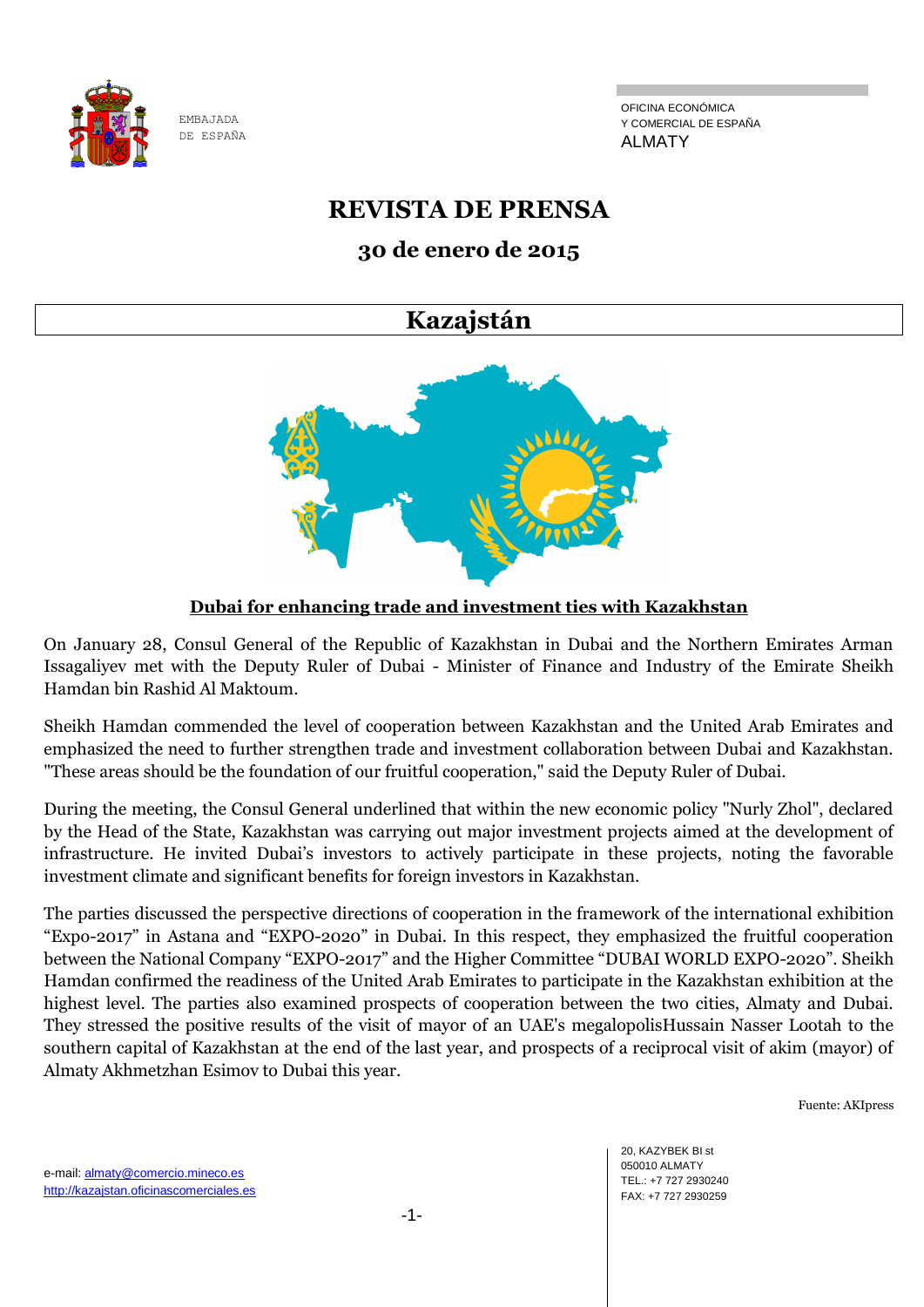

#### **Kazakhstan's environmental standards for TPP three times behind Europe**

The environmental requirements for thermal power plants in Kazakhstan are two or three times lower than in Europe, Tengrinews reports citing the Executive Director of KazEnergy Ramazan Zhampiesov.

Kazakhstani thermal power plants, according to Zhampiesov, for the most part work on coal. "It has to do with environment and emissions. Certainly, there are technologies that help reduce the pollution. But the standards established by our legislation are the problem. These environmental standards do not reflect the reality. Being too low, they don't stimulate any significant improvements in the local environment protection. We have conducted a comparative analysis and found that our environmental requirements are 2 or 3 times lower than those applied in European Union countries. We must take adequate measures to lower our emissions. State officials are working on it, but it not being done fast enough. At the same time these requirements should not be increased sharply, because this would strongly affect the rates, citizens and social sphere," the Executive Director explained.

Another problem that hinders progress in protection of the environment from harmful emissions of coal-fuelled power plants is the advanced stage of tear and wear that the Kazakhstani plants are at. The extent of tear and wear is 70% which makes any kind of modernization a very complicated effort. "Rate setting is the key to the solution of this issue. But we have to take care not only about the thermal power plants, but also the distribution infrastructure, the transportation network (...). All of these are in need of modernization, but it will never become possible unless the tariff rates are high enough to ensure return on investments," Zhampiesov said.

In addition to modernization of thermal power plants, Kazakhstan plans to avail of renewable power sources. The Kazakh government expects to get three percent of the total consumed energy from renewable power sources by 2020. According to Zhampiesov, there are many companies willing to enter the market and construct green energy plants, but this point such power plants are not feasible. Hence, thermal power plants fuelled by coal will remain the main energy sources in Kazakhstan in the forcible future.

Fuente: Tengrinews

#### **It will take 5-6 years for Kazakhstanis to stop quoting domestic prices in the US Dollar**

It will take 6 years to have Kazakhstanis quote all prices in the tenge, Kazakhstan's national currency, Olzhas Khudaibergenov, Director of the Center for Macroeconomic Research, believes. Yesterday in Astana he ran a briefing on how to reduce the excessive dollarization of the country's economy, a Tengrinews.kz journalist reports.

―It will take 5-6 years for Kazakhstanis to stop quoting domestic prices in the US Dollar. However, it might happen faster. Holders of sizeable deposits kept with the country's banking system would want the Government to grant them a guarantee to compensate for any currency exchange difference in case of currency devaluation. Should there be such a guarantee in place, they would be ready to keep all their money in the national currency. Once they opt for the tenge, it would be a sign for smaller depositors down from the middle-sized to minor depositors [to do the same]. When minor depositors see their bigger peers shifting to the tenge, there will be an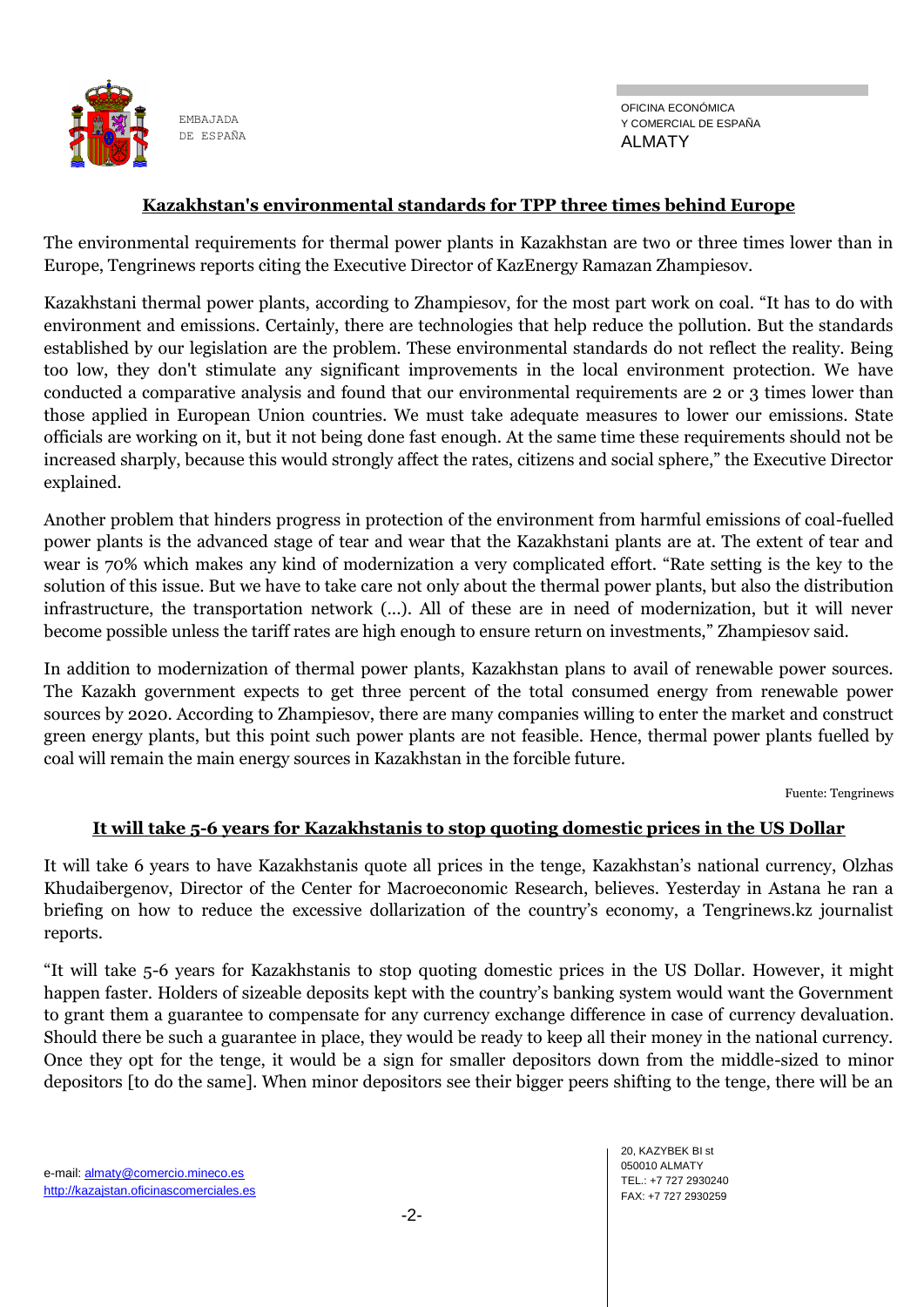

OFICINA ECONÓMICA Y COMERCIAL DE ESPAÑA ALMATY

effective mechanism to ensure much wider reliance on the tenge. If the guarantee is offered, it will take a year or two to see drastic changes", he said.

―There is one administrative instrument to trigger the changes (…) a legal norm prescribing to make all major purchases – such as purchasing a car or a piece of real estate – cashless would be a barrier to US Dollardenominated transactions. Dollar notes in this case would not be eligible", he said.

According to Mr. Khudaibergenov, dollarization was significantly on the rise back in 2000-2007. "Back then Kazakhstan heavily relied on external borrowings, coupled with currency flows of petrodollars. When borrowing from abroad, local banks provided US Dollar-denominated bank loans locally. Prior to the currency devaluation in 2009 the share of USDollar-denominated loans stood at 52% (…) and only in February 2011 did the Government prohibit banks from pegging their bank loans to the US Dollar or any other foreign currencies. At the moment the share of USDollar-denominated loans has fallen down to 30%. It is a rather high indicator; at best it shouldn't exceed 5-10%", he elaborated.

Earlier the country's media reported that in an interview Mr. Khudaibergenov stated there would be no drastic changes of the tenge exchange rate in 2015. According to him, the conclusion rests on the joint statement of the Government and the National Bank December 24, 2014.

Tulpar-Talgo passenger cars will become more comfortable as they become large, Tengrinews reports citing the press service of Kazakhstan Temir Zholy, Kazakhstan'a national railway company.

Astana-based Tulpar-Talgo plant owned by a joint Kazakhstan-Spanish company Tulpar-Talgo has mastered the final stage of production of rail passenger cars using the technology of the Spanish company Рatentes Talgo SLU.

―This year we plan to launch a project that is aimed at producing around 600 rail cars with a wide body that will create more comfort for passengers. The plant has been producing passenger cars with a body width of 2.95 m. Now the newly manufactured railroad cars will have the body width of 3.2 m. 21 trains (603 carriages) with wide body are expected to be assembled in 2016 to 2019," the company's statement said.

Apart from being comfortable, Tulpar-Talgo trains are much environmentally friendlier than the trains that have been used in the country since the Soviet era. They are heated by the power generated from its own power station wagon, which significantly reduces emissions of harmful substances into the atmosphere.

This year the plant is expected to reach its full capacity and to produce 153 passenger cars.

Every year Tulpar-Talgo high-speed trains are becoming more popular in Kazakhstan because of their convenience and speed. According to Passazhirskiye Perevozki company, a passenger transportation branch of Kazakhstan Temir Zholy national railway company of Kazakhstan, more than one million Kazakhstanis travelled by Tulpar-Talgo trains in 2014.

These modern trains cover Almaty to Petropavlovsk, Atyray, Aktobe and Ust-Kamenogorsk and Astana to Aktobe, Atyrau, Ust-Kamenogorsk and Kyzylorda routes. It is planned to increase the number of trains on the routes of Astana-Kyzylorda, Almaty-Aktobe, Almaty-Ust-Kamenogorsk and Astana-Ust-Kamenogorsk this year.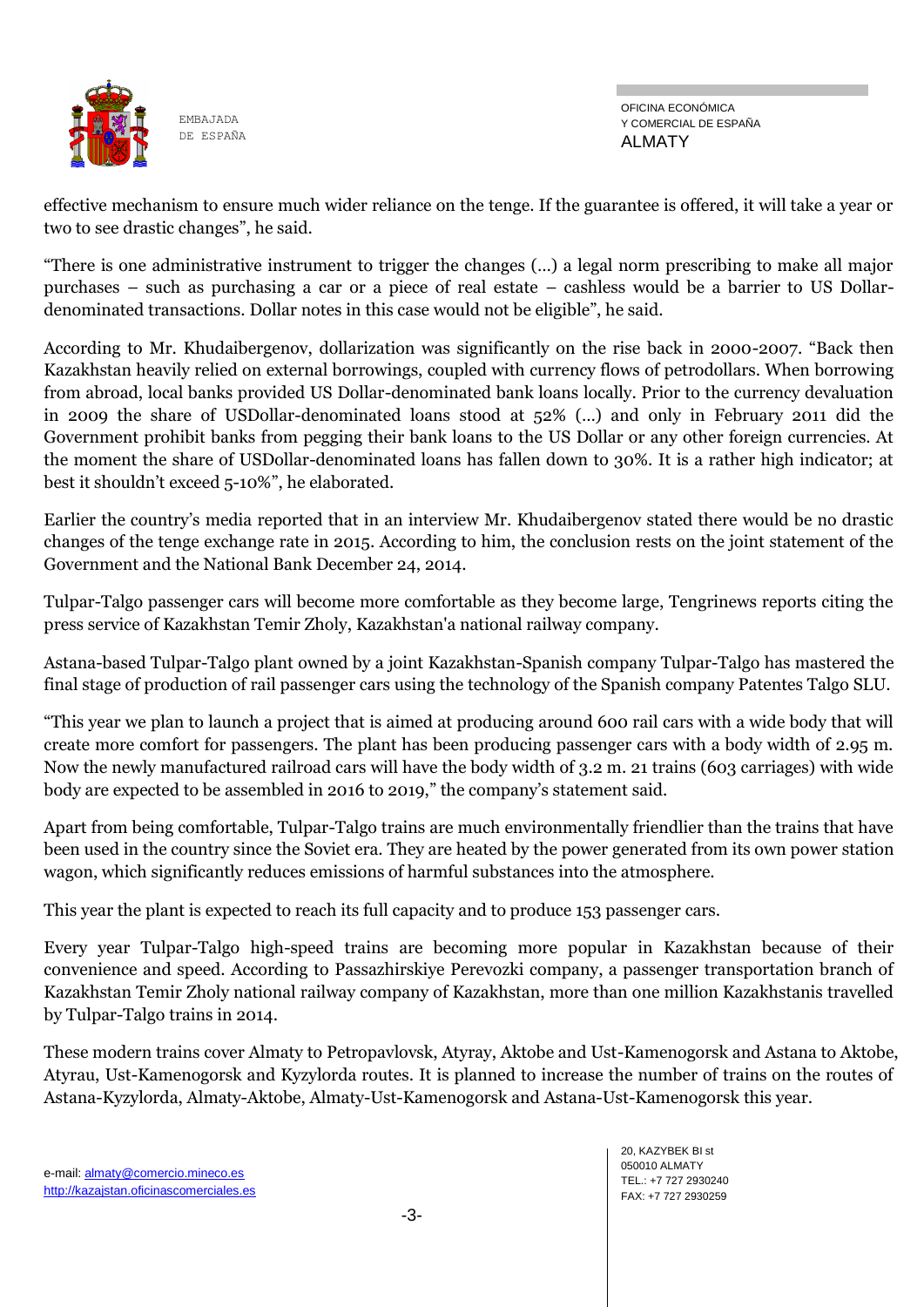

The joint Kazakh-Spanish plant Tulpar-Talgo that manufactures high-speed trains (up to 200 km/h) was established in 2010 by an agreement between Kazakhstan Temir Zholy and Spanish Patentes Talgo S.L. The facility is located in the special economic zone "Astana - New City" near Astana.

Tulpar-Talgo plant was constructed in compliance with international standards in terms of quality, costeffectiveness and efficiency of production processes. Technical personnel of the plant was trained in Spain.

Kazakh content in the project is expected to reach 56 percent by the end of this year.

However, the purpose of this plant is not only to meet the needs of the Kazakhstan market by providing it with high-speed comfortable rail passenger cars, but also to export its produce to the neighbouring countries and further abroad. Kazakhstan has the exclusive right to sell the cars in CIS countries.

Fuente: Tengrinews

#### **Kazakhstan: Refineries shut down, mulls construction of nuclear power plants**

As the price of oil drops and Kazakh government revenues shrink, the government has begun a more stringent evaluation of its energy sector. It was announced yesterday that oil treatment facilities and refineries that work with Russian gasoline suppliers will need to be closed due to low or even negative profit margins. Kazakhstan's Energy Minister Vladimir Shkolnik additionally reiterated another problem inherent in Kazakhstan's energy market, namely that it lacks sufficient refining capacity to process its own crude oil to produce gasoline, instead needing to import these products from Russia for further reprocessing. Shkolnik also commented on his son Igor's sale of his stake in the Orsk Refinery, under the management of Russian Roseneft.

Despite the cost strictures, to meet domestic demand, Skholnik said he is considering the construction of two nuclear power plants, likely with aid from Russia. The two physical sites will be located at Kurchatov and Balkash, and the technology used to construct these will be from the Western nuclear power equipment supplier Westinghouse. The cost of each of these nuclear reactors will be roughly \$3-4 billion. Today, Kazakhstan imports some 644 GWh, and most domestic electricity generation comes from coal fire plants (73%) and gas, wind, and renewable covered the rest.

Fuente: steppedispatches

#### **Astana senior officials review investment attractiveness of Kazakh capital city**

The mayor's office in Astana hosted a meeting on further cooperation with the Ministry of Investments and Development of Kazakhstan, Astana.gov.kz reports.

During the meeting, implementation of the forced industrial and innovative development program in Astana, innovations, SEZ and industrial zones, investment attraction, tourism and transport infrastructure development issues were discussed.

Astana has implemented 22 projects worth 167.8 billion KZT within the Industrialization Map, the meeting noted. In 2014, the volume of produced outputs on the commissioned projects within Industrialization Map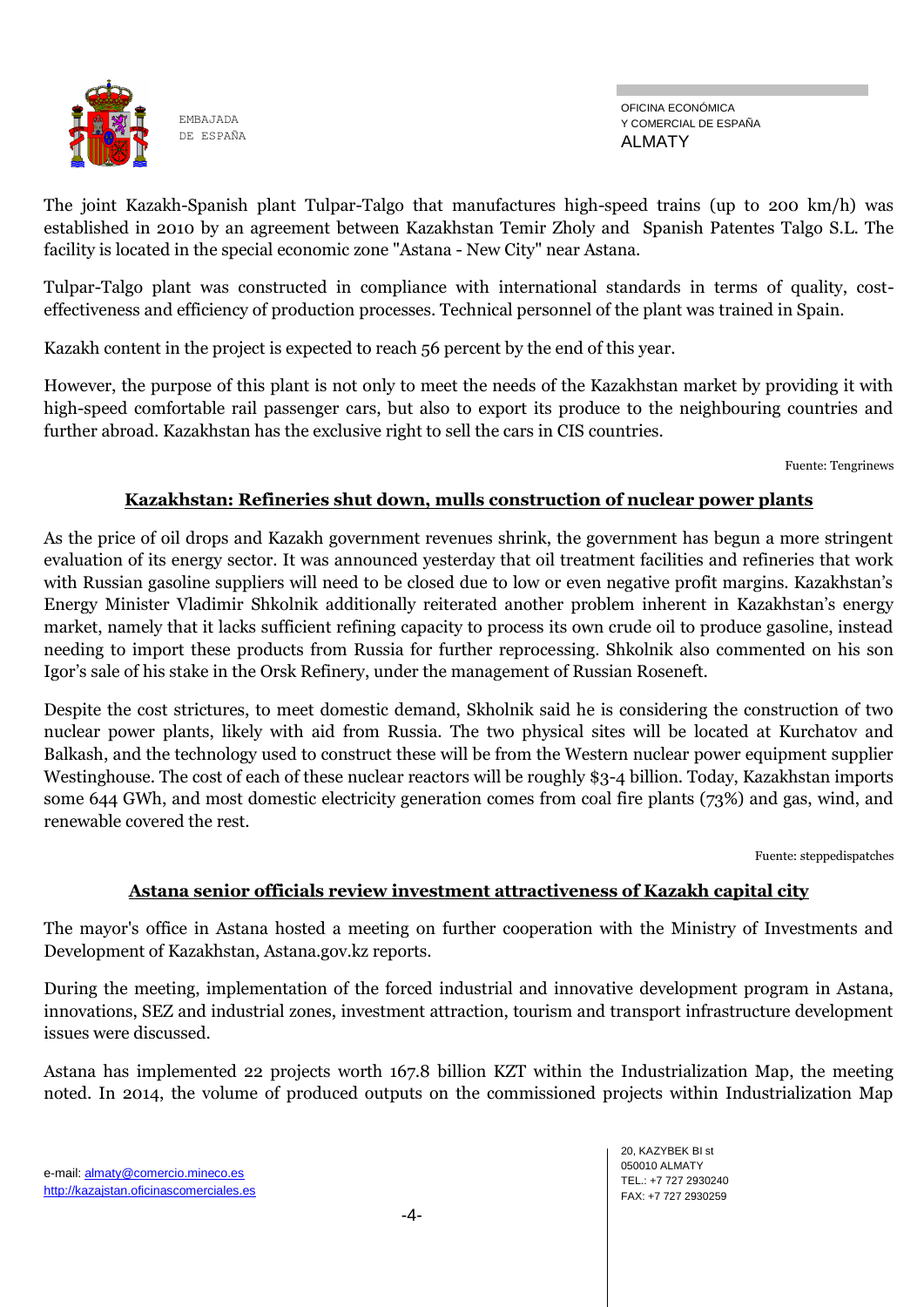

OFICINA ECONÓMICA Y COMERCIAL DE ESPAÑA ALMATY

exceeded 90 bln. KZT with an increase of 1.6 times compared to 2013. In manufacturing industries, output worth 270.8 bln. KZT was produced, i.e. an increase by 41.5 bln. KZT compared to 2013).

Results of the first Five-Year Plan implementation of 2010-2014 Forced Industrial-Innovative Development State Program were generally favorable for Astana. However, according to Dzhaksybekov, today it is necessary to take into account the current economic situation in the world and to be guided by NURLY ZHOL presidential address: first of all, it is necessary to focus on investments attraction, including foreign ones.

At present, the city government is considering the possibility of implementing joint projects with foreign investors that are being implemented in the Industrial Park.

"Now all our plans will be adjusted towards less public investment and more aimed at attracting private investments, which will allow stabilizing the economic situation in the capital in the future. And I hope that in this direction we will feel the full support of the Ministry of Investments and Development," Dzhaksybekov.

In his turn, Asset Issekeshev has expressed interest in strengthening the collaboration of the Ministry of Investments and Development with Akimat of the capital; in particular, he focused on implementation of joint projects aimed at the tourist attractiveness of Astana. The Minister stressed out that joint activity will build the work within projects implementation of industrial-innovative direction with higher quality.

Following the meeting, Dzhaksybekov and Issekeshev identified ways of further cooperation and agreed to develop a joint action plan aimed at improving the socio-economic welfare of residents of the capital.

Fuente: AKIpress

#### **Kazakhstan intends to establish specialized investment court – judge**

Specialized investment court will be established in Kazakhstan, judge of the Supreme Court of Kazakhstan Nurzhan Kaiypzhan said todat at CCS media briefing.

The country's Supreme Court has initiated the creation of the court for protection of rights of legal entities, including foreign investors.

Speaking at the media briefing, judge of the Supreme Court Moryak Shegenov said the number of public complaints against the judges has decreased by 5% last year. "Systematic and planned work carried out by the Supreme and local courts of the country, resulted the reducing the number of public complaints against judges by  $5\%$  in 2014," he said, reports Strategy2050.kz.

He noted that the amendments to some laws of Kazakhstan on further simplification of the administration of justice, reducing bureaucratic procedures were adopted in 2014. "In 2014 the Supreme Court has developed the conceptual basis of departmental personnel policy, the qualitative selection and promotion of the most decent shots were oriented, the conditions for the integrated workforce planning were created," he added.

The law aims at the improving the efficiency and convenience of court cases for trial participants, and also increasing the use of modern information technology.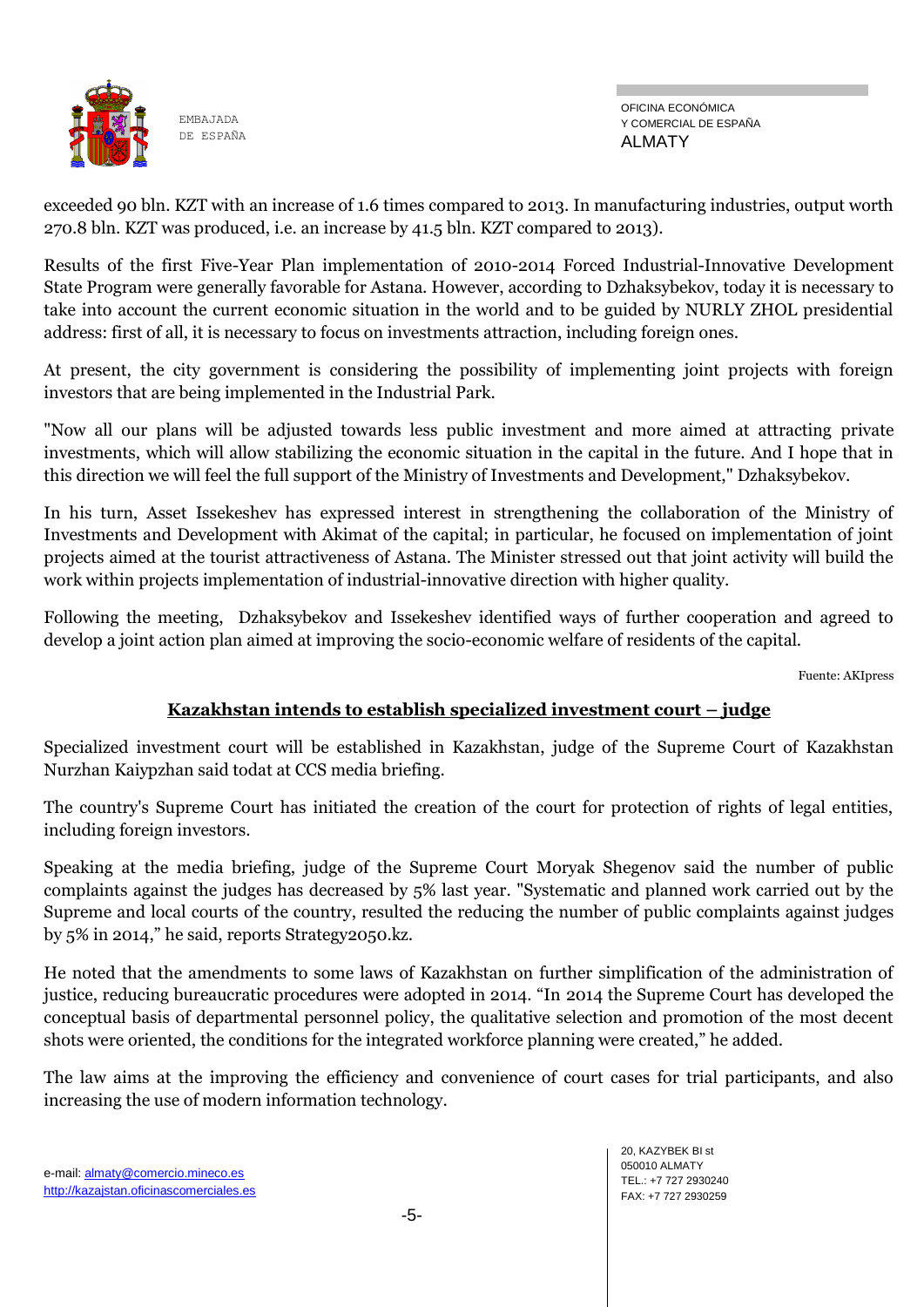

OFICINA ECONÓMICA Y COMERCIAL DE ESPAÑA ALMATY

"Based on the results of last year, 43,878 cases, 93.3% of which is completed by the courts of our country," the judge added.

Shegenov also noted the last year the district and equated courts of the country received 1,221,011 applications and cases, 761,533 of them were civilians, 415,600-administrative and 43,878- criminal.

Shegenov noted the positive trend in number of convicted juveniles. The number of juvenile convicts decreased by 36% in 2014.

However, according to the judge, the number of both of convicted and acquitted persons decreased. The figures of 2014 as follows: 25 079 –convicted, 458 - acquitted. By the way 38.6 % of the total number convicted to imprisonment.

"The justice administration quality has improved. It is documented by the decrease in the absolute and relative performance in comparison to last year," the judge of the Supreme Court assured.

Fuente: AKIpress

#### **KAZ Minerals produces 83.5K tons of copper in 2014**

Copper miner Kaz Minerals, formerly known as Kazakhmys, hit its production target for last year and made its first shipment of concentrate from its new copper and gold mine at Bozymchak in December, it said on Thursday.

Like its peers, the Kazakh miner, is under pressure from a steep fall in the price of copper, which is hovering near a six-year low.

It said it produced 83,500 tonnes of copper cathode last year, including a small contribution from its new Bozymchak mine, in line with its target of 80,000-85,000 tonnes.

The London-listed company produced 294,000 tonnes of copper cathode equivalent in 2013. After the completion of a restructuring last year it has become a smaller but lower cost producer.

Under the reorganisation, Kaz hived off some of its oldest and less profitable assets to a private company owned by two of its shareholders to focus on lower cost, open-pit mines and growth projects.

It now aims to increase output again to about 300,000 tonnes of copper equivalent by 2018 and around 350,000 a couple of years after through development its Bozshakol, Aktogay and Koksay copper projects.

Fuente: AKIpress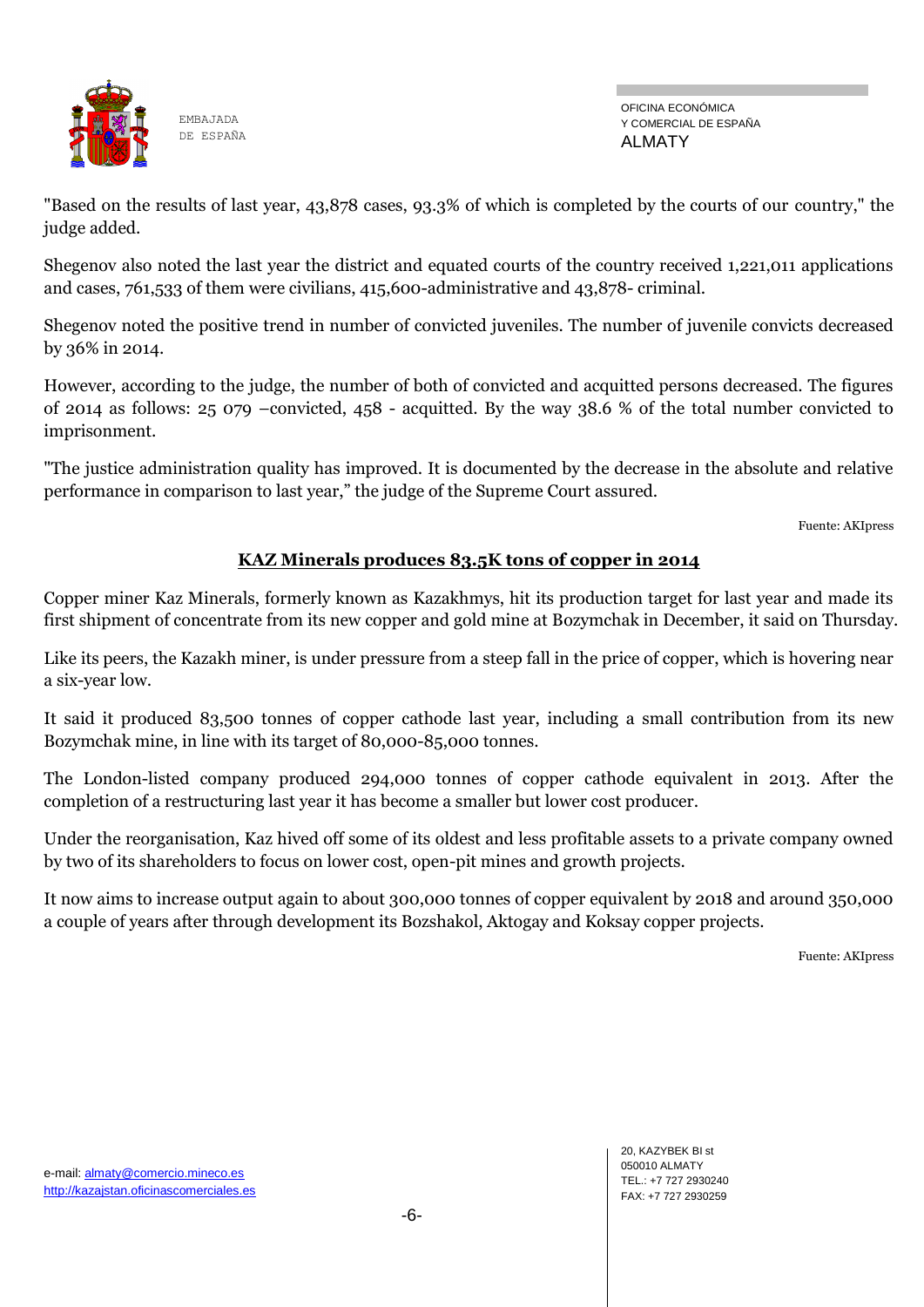

OFICINA ECONÓMICA Y COMERCIAL DE ESPAÑA ALMATY

#### **Over 20 Kazakh-Chinese investment projects planned – Minister**

Kazakhstan and China will implement about 20 joint projects in Kazakhstan's mining industry, said the Minister on Investments and Development of Kazakhstan.

The projects in the manufacturing industry aimed at production of finished products or products with higher added value are planned, said Asset Issekeshev speaking at the Kazakhstan-China Investment Forum in Astana on January 29. "We plan some more projects with China."

The Minister noted that the agreements on these projects will be signed in March and said all the joint projects will be implemented in the priority sectors identified by the program of second five-year plan of industrialization.

According to the organizers of the investment forum, more than 100 business initiatives were suggested. Five specialized areas for cooperation have been identified: the projects in the mining and metallurgical sector; energy and oil refining; mechanical engineering; the construction and chemical industry; transport and logistics; food and light industries.

Fuente: AKIpress

#### **Projections of Kazakhstan's economic growth in 2015 drop precipitously**

Kazakhstan will avoid recession in 2015, but its economic growth rate will be the lowest since the 1.2 percent it posted during the financial-crisis year of 2009, three of the world's most prestigious development banks have forecast.

Kazakhstan will avoid recession in 2015, but its economic growth rate will be the lowest since the 1.2 percent it posted during the financial-crisis year of 2009, three of the world's most prestigious development banks have forecast. Just a few weeks ago, the Nazarbayev administration was predicting 4.8 percent growth in 2015.

Since then, the price of oil has continued a steep decline that started in late 2013, and Kazakhstan's economy has suffered more fallout from Russia's economic troubles, particularly a drop in the ruble.

That has prompted the European Bank for Reconstruction and Development to cut its forecast for Kazakhstan's growth in 2015 to 1.5 percent, the World Bank to reduce its forecast to 1.8 percent and the

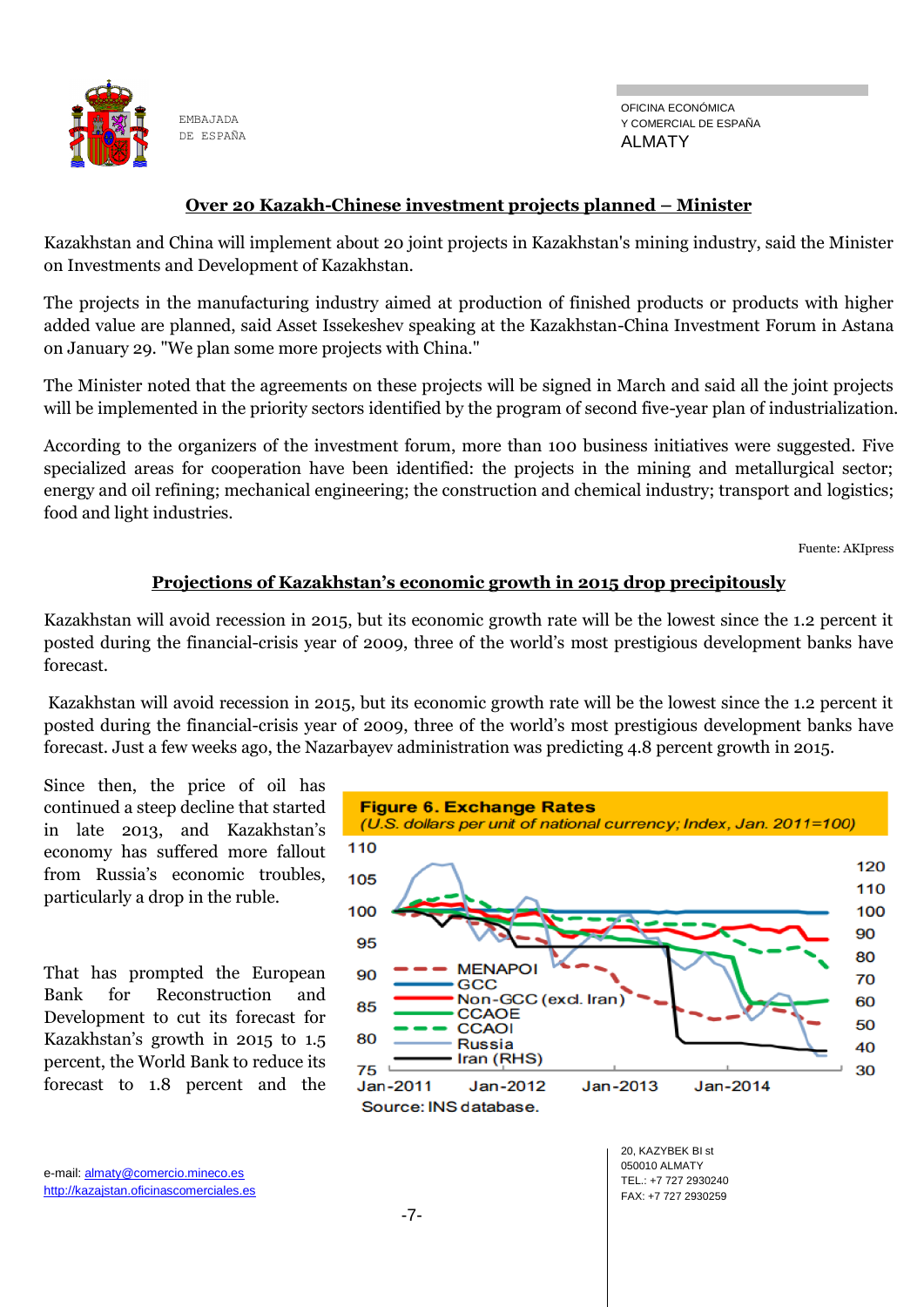

OFICINA ECONÓMICA Y COMERCIAL DE ESPAÑA ALMATY

International Monetary Fund to predict 2.3 percent growth.

The same financial institutions, and many other international economic experts, see Russia going into recession. Some forecasts are for the Russian economy to shrink as much as 5 percent.

That would be bad news for Kazakhstan, which has already suffered a multi-billion-dollar drop in exports to Russia because of the ruble's decline.

The Nazarbayev administration made a good move when it announced in November of 2014 that it would pour an additional \$10 billion into public-works projects between 2015 and 2018 to stimulate the economy, the International Monetary Fund suggested this week. In its latest world economic report it encouraged Central Asian governments to continue funding infrastructure projects to increase economic growth over the mid-term.

The money for what President Nursultan Nazarbayev called the Nurly Zhol stimulus program was to come from the National Fund, which Kazakhstan established expressly for times of economic travail.

A week ago the president did an about-face on stimulus spending. He said a deteriorating national budget situation required the government to postpone many infrastructure projects. Only projects that have already been started, but need to be completed, should be funded, he said.

In announcing the stimulus scale-back, the president was reading the same economic tea leaves that the development banks were, according to Kazakhstan economic experts. They expect the government to revise its 4.8 percent growth forecast for 2015 to as low as 1.5 percent soon.

Here are other findings in the development banks' reports that have implications for Kazakhstan:

The European Bank for Reconstruction and Development, or EBRD, has increased its forecast for an economic contraction in Russia during 2015 from 0.2 of a percent in September of 2014 to 5 percent. That would mean that instead of having a flat economy, Russia would be deep in recession.

Kazakhstan officials forecast that the country's growth would be 7 percent in 2014. The actual figure was 4.3 percent because of a drop in the price of oil and Russia's economic troubles.

The 5 percent contraction in Russia's economy that the EBRD is expecting in 2015 is a key reason for the lower growth projections in Kazakhstan.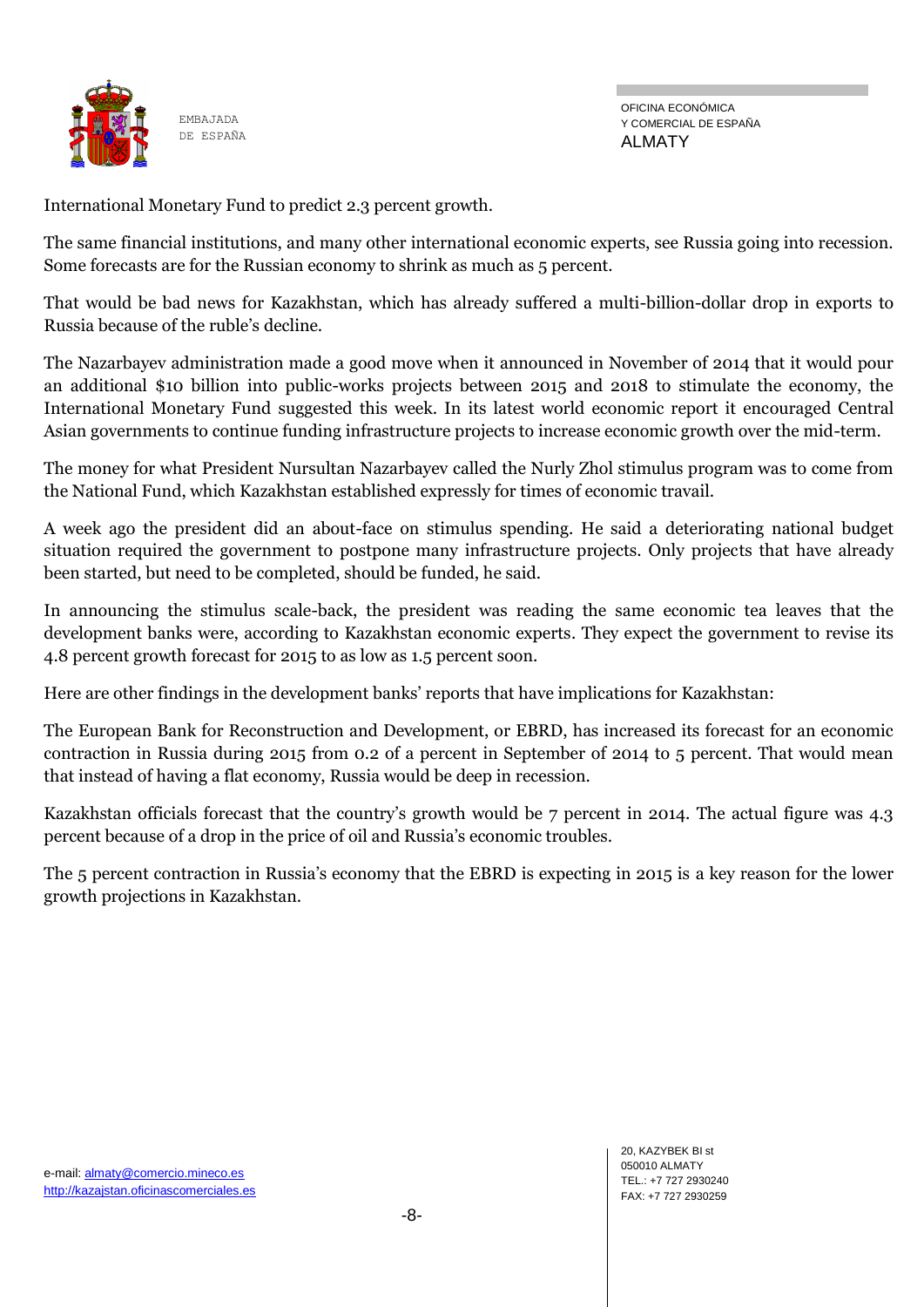

The world as a whole will enjoy economic growth in 2015, the IMF predicts, but it will be lower than what it predicted in the fall of 2014 – 3.5 percent instead of the 3.8 percent it first envisioned.

Table 1. Real GDP Growth, 2014 and 2015

|                                            | <b>World</b> | <b>U.S.</b> | <b>Euro Area</b> | <b>Emerging</b><br><b>Markets</b> | China  | <b>Russia</b> |
|--------------------------------------------|--------------|-------------|------------------|-----------------------------------|--------|---------------|
| 2014                                       | 3.3          | 2.4         | 0.9              | 4.4                               | 7.4    | 0.6           |
| 2015                                       | 3.5          | 3.6         | 1.2              | 4.3                               | 6.8    | $-3.0$        |
| 2015 Revision from<br><b>Oct. 2014 WEO</b> | $-0.3$       | 0.5         | $-0.2$           | $-0.6$                            | $-0.3$ | $-3.5$        |

Unlike the world as a whole, the economies of the 30 countries in Central Asia and the other regions the EBRD serves will suffer a collective contraction of 0.3 of a percent in 2015, the bank said. In September of 2014 it forecast that growth in its coverage area would be 1.7 percent in 2015.

"Even this (minus 0.3 of a percent) forecast is subject to considerable risks," said Hans Peter Lankes, the bank's acting chief economist. An additional drop in oil prices, an escalation of the Ukraine crisis or a deterioration in the Eurozone's fragile economic situation could make the recession in the EBRD area worse, he said.

In addition to Central Asia, the EBRD serves Russia, other countries in the former Soviet Union, Eastern Europe and nations in the Southern and Eastern Mediterranean.

China's economic growth is expected to be 6.8 percent in 2015, the IMF said, down from the 7.1 percent it forecast a few months ago.

The fact that China's growth rate will remain one of the highest in the world is good news for Kazakhstan because of its expanding trade with its big eastern neighbor. Increased export revenue from China will help Kazakhstan offset the drop in income it's expecting from lower trade with Russia this year.

The price of oil will average \$57 a barrel in 2015, the IMF report said. Kazakhstan would need about \$62 a barrel to cover its government spending, it said.



Sources: National authorities; and IMF staff calculations. <sup>1</sup>APSP oil prices.

> 20, KAZYBEK BI st 050010 ALMATY TEL.: +7 727 2930240 FAX: +7 727 2930259

e-mail: almaty@comercio.mineco.es http://kazajstan.oficinascomerciales.es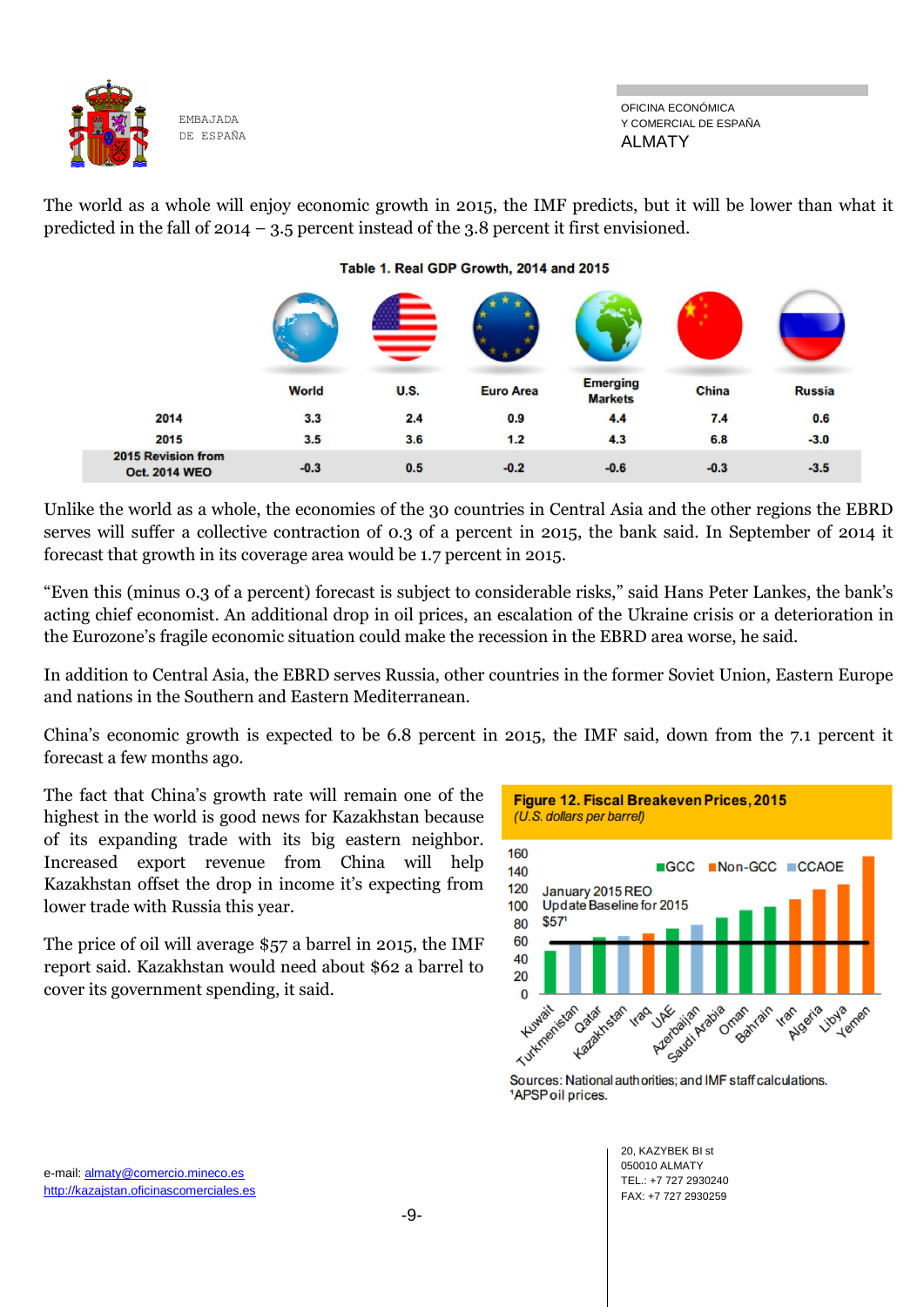

OFICINA ECONÓMICA Y COMERCIAL DE ESPAÑA ALMATY

It is revising its revenue forecast from \$80-a-barrel oil to \$50, Economics Minister Yerbolat Dosaev said last week.

Kazakhstan and other Central Asian countries should heed the latest lesson in the cyclical nature of oil and gas prices by accelerating their efforts to diversify their economies, the IMF said.

―In all oil-exporting countries, deepening economic reforms aimed at diversifying economies away from oil, and encouraging growth and job creation," would be a smart move, it said.

Natural gas prices, unlike oil prices, are expected to remain steady over the next few years, the IMF said.



An obvious implication is that Kazakhstan, which is rich in both oil and gas, should consider increasing its gas production.

The IMF expects global metals prices to decline 13 percent more between 2015 and 2019 than it forecast in October 2014. That's bad news for Kazakhstan because the second largest chunk of its gross domestic product, behind oil and gas, is metals.

Credit will continue to be tight in Kazakhstan, the EBRD predicted.It pointed out that Kazakhstan's bad-loan rate continues to be higher than 30 percent of all loans.

That means that in 2015 Kazakh banks will be unable to increase their lending to a level that could rev up the economy.

An expected increase in U.S. interest rates will add to the tight credit situation in Kazakhstan and the rest of Central Asia in 2015, the IMF said. That's because Central Asian banks will have to pay more for loans from American financial institutions.

The negative impact that Russia's economic deterioration has had on its Central Asian and Caucasus neighbors suggests a "need for greater exchange-rate flexibility" in those countries, the IMF said.



20, KAZYBEK BI st 050010 ALMATY TEL.: +7 727 2930240 FAX: +7 727 2930259

e-mail: almaty@comercio.mineco.es http://kazajstan.oficinascomerciales.es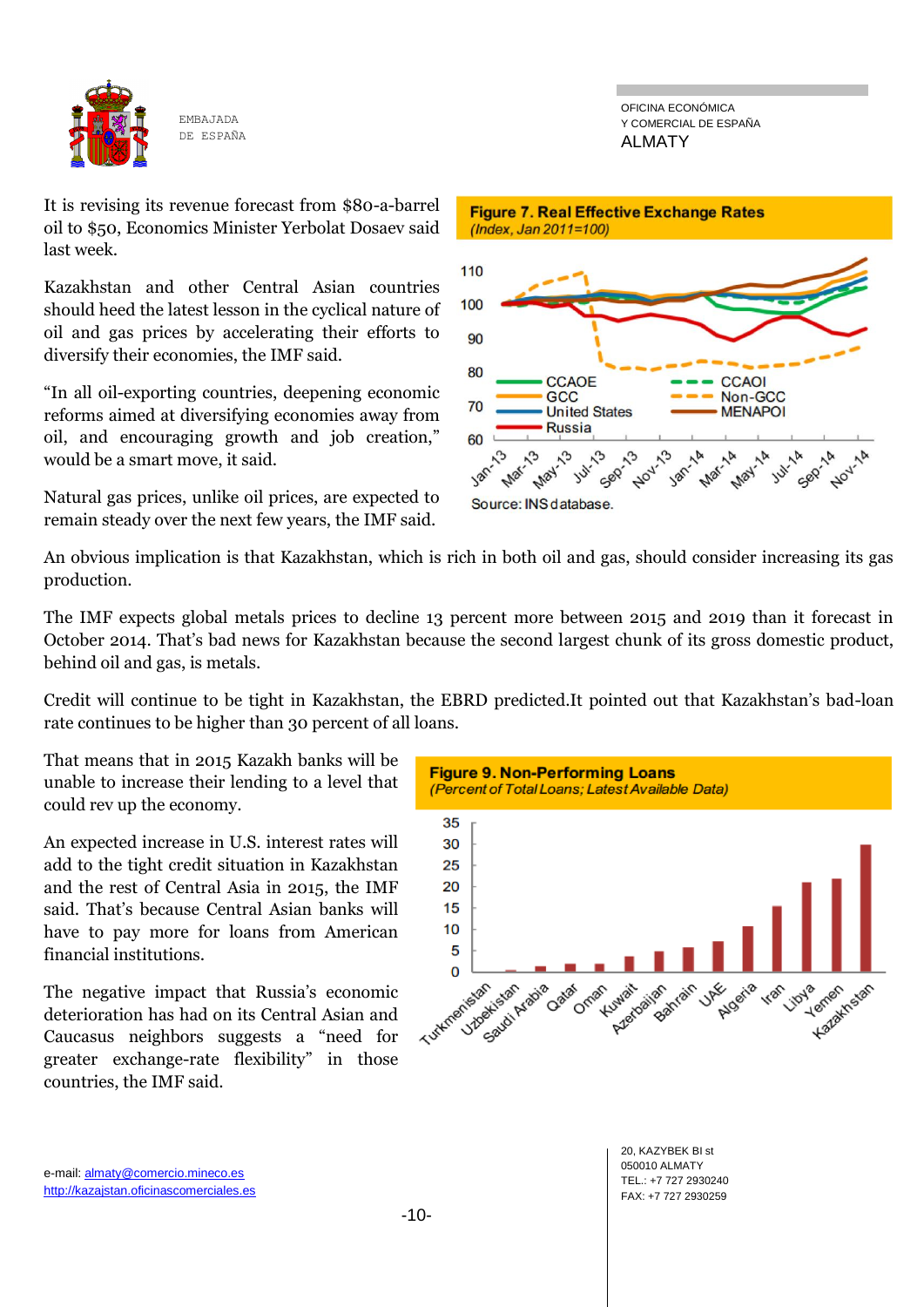

OFICINA ECONÓMICA Y COMERCIAL DE ESPAÑA ALMATY

That statement seemed to be an IMF call for devaluation of Central Asian currencies when necessary.

Many Kazakhs suffered from the surprise 19 percent devaluation in the tenge in February of 2014, and are afraid another is coming.

To try to calm the public, the National Bank of Kazakhstan has said that a new devaluation is not in the cards. But lots of Kazakhs are skeptical of that claim, particularly since many international financial experts are predicting another one.

Worries about a new devaluation have prompted thousands of Kazakhs to shift their tenge accounts to dollar accounts to hedge against a drop in the value of the tenge.

A slice of good economic news for Kazakhstan in the IMF report was a prediction that the country's inflation rate will be a manageable 6.8 percent in 2015, the same as in 2014.

Inflation rates in other Central Asian countries are expected to rise in 2015, with the worst forecast a 13.8 percent rate in Tajikistan. That would be more than double Tajikistan's 2014 rate of 6.1 percent.

Over-all, the development bank reports paint a grim picture of Kazakhstan's prospects in 2015.

The hope inside and outside the country is that the tension over the Ukraine conflict won't worsen to the point that Kazakhstan and its Central Asian neighbors are unable to avoid the recession that Russia will be experiencing.

Fuente: Tengrinews

#### **Kazakhstan intends to intensify economic cooperation with Tatarstan**

The first meeting of the Kazakhstan-Tatarstan working group on trade and economic cooperation has been held in Astana.

―Kazakhstan and Russia are strategic partners and historical allies. We have continuous and fruitful trade and economic relations. Kazakhstan has established relations with almost every federal subject of Russia, while cooperation with Tatarstan plays a special role," Kazakhstan's Minister of National Economy Yerbolat Dossayev said, opening the meeting.

The minister said that the trade turnover between Kazakhstan and Tatarstan accounts for only 3-4 percent of the volume of trade with Russia, adding that it is necessary to increase this share. "The conditions of the current global crisis require us to expand cooperation, especially in the sphere of investments, agriculture, science and technology," Dossayev believes.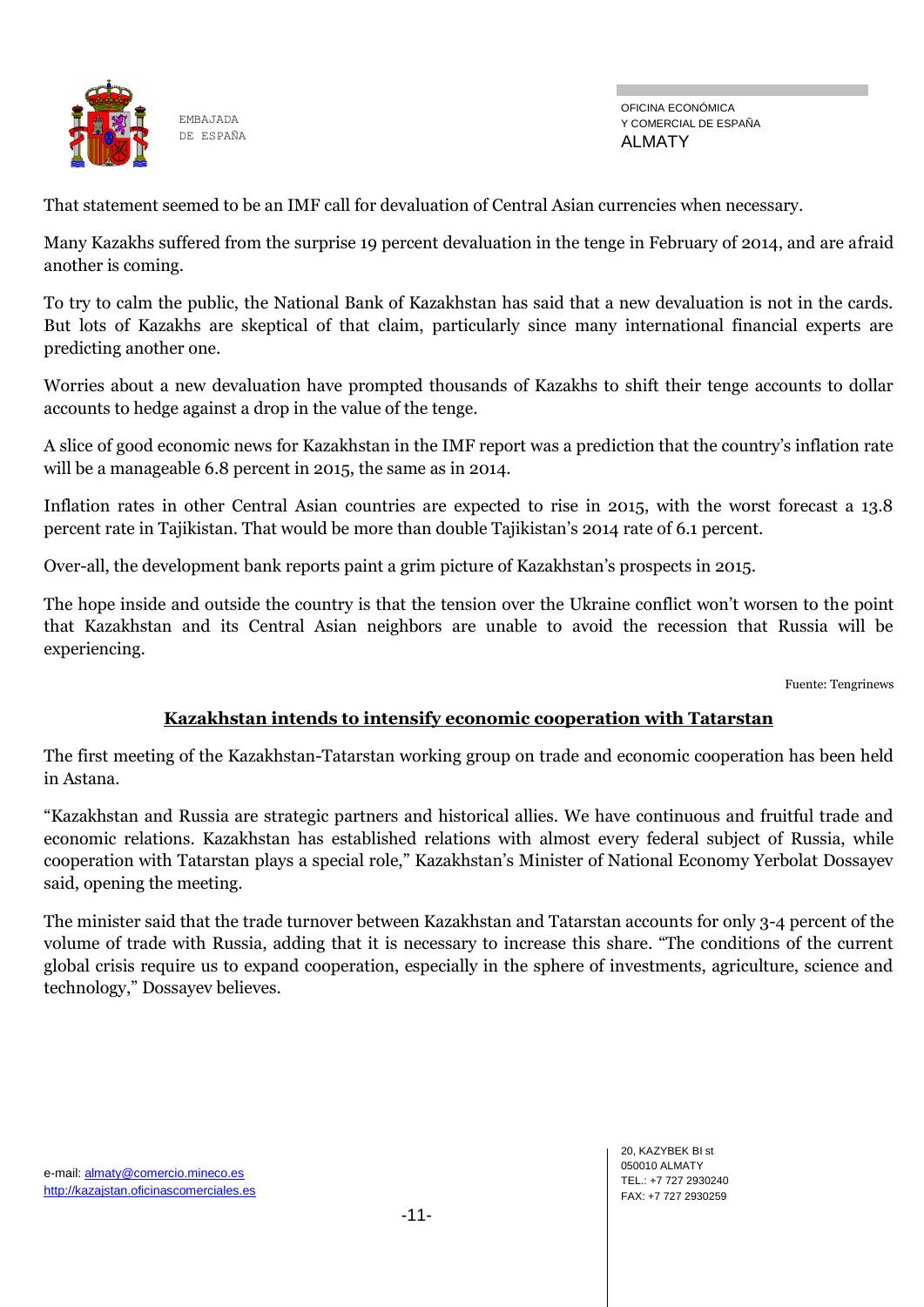

He said the operation of tge "KAMAZ–Engineering" joint venture is an example of successful cooperation."KAMAZ–Engineering" has been engaged in assembling trucks, dump trucks, crew buses and special equipment since 2005.

―Intensification of mutual integration processes between Kazakhstan and Russia significantly expands Kazakhstan-Tatarstan relations. We should use these opportunities for the development of trade and economic cooperation between Kazakhstan and Tatarstan," Dossayev said.

Tatarstan's Deputy Prime Minister and Minister of Industry and Trade Ravil Zaripov said that Tatarstan is interested in intensifying trade and economic relations in the sphere of mechanical engineering, the fuel and energy complex, transport and urban water supplies, Trend reports.

Fuente: vestnikkavkaza

#### **Most popular money transfer systems announced in Kazakhstan**

Around 53 percent of the country's all remittances account for Golden Crown and Western Union money transfer systems in Kazakhstan, Ranking.kz. analytical service said.

Around 89 percent of money transfers account for TOP 5 systems.

There are 14 money transfer systems on the market. Around 276 billion tenge were transferred abroad via money transfer systems during a year.

As of 2014, Kazakhstan's Faster money transfer system was among the five largest money transfer systems - 28 billion (10 percent of the market).

Faster system showed the maximum share increase on the market - from 4 to 10 percent compared to the first quarter of 2014. Golden Crown is a leader on the market. It reduced the share from 32 to 28 percent during this period. Around 1.8 million remittances were conducted abroad during the year. The average money transfer check on the market is 150,400 tenge, Golden Crown  $-$  129,300, Western Union  $-$  201,600, Faster  $-$  131,000 tenge.

Fuente: trend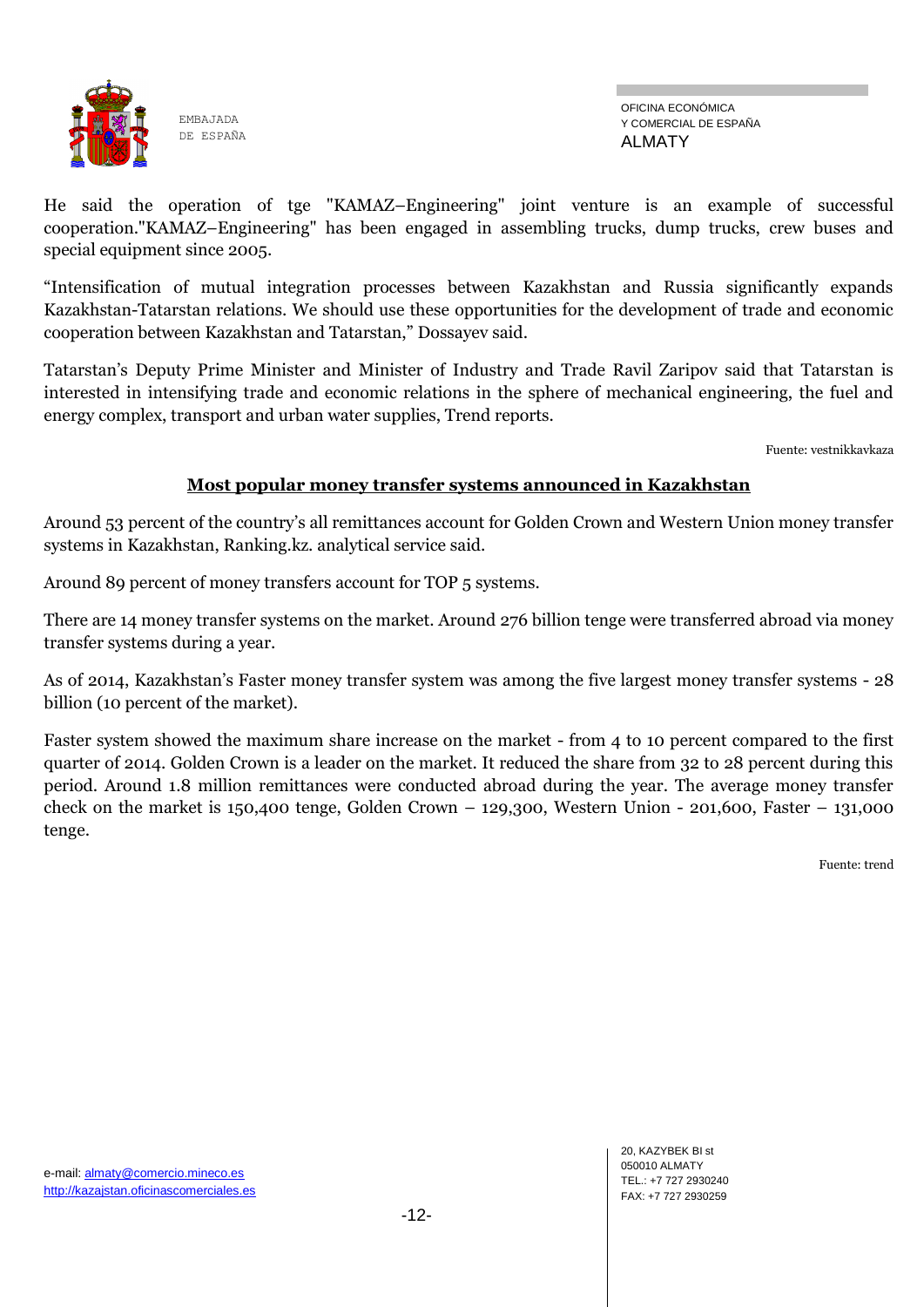

OFICINA ECONÓMICA Y COMERCIAL DE ESPAÑA ALMATY



# **World Bank supports energy sector development in Kyrgyzstan**

BISHKEK (TCA) — The World Bank's Board of Executive Directors yesterday approved a US \$24 million Energy Sector Development Policy Operation for the Kyrgyz Republic. The operation will support the country's reforms aimed at long-term energy supply reliability, through a single tranche of a highly concessional credit of \$13.2 million and a grant of \$10.8 million to be paid directly to the Kyrgyz budget, the Bank said.

Despite its vast hydropower resources, the energy sector in Kyrgyzstan, which accounts for about four percent of GDP and 16 percent of the industrial production, suffers from deeply rooted structural issues. The country has the lowest electricity tariffs in the Europe and Central Asia region, which contributes to the inefficient use of energy, severe under-spending on maintenance and new investments, and resulting poor supply reliability and quality. The patchwork regulatory framework and insufficient transparency and accountability result in operational inefficiencies and undermine public trust in the sector.

These underlying weaknesses of the sector, when coupled with cycles of poor hydrology, lead to recurrent winter energy shortages with serious repercussions for the population and the economy. The 2014-2015 winter situation has been particularly alarming because of the significantly reduced water inflows in the Toktogul reservoir caused by insufficient precipitation and glacier melting, low levels of coal and fuel oil reserves due to the dire financial condition of the energy sector, and significant growth of power demand in recent years.

The Energy Sector Development Policy Operation has been designed to support select reforms of the Kyrgyz Government's Energy Sector Action Plan for 2013-2014, with a focus on three policy areas: (1) improving financial viability of the energy sector through tariff reforms; (2) strengthening energy sector governance,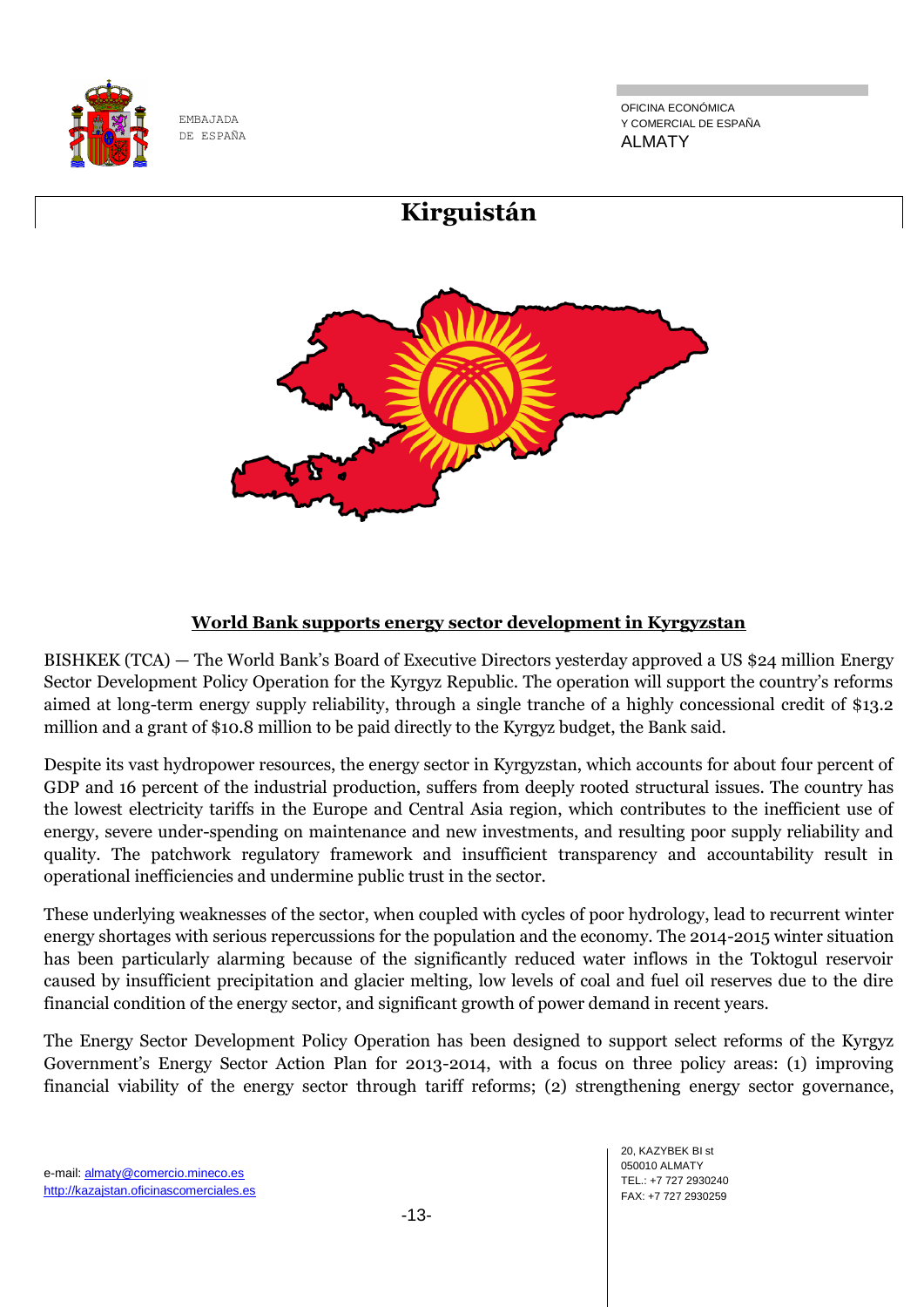

OFICINA ECONÓMICA Y COMERCIAL DE ESPAÑA ALMATY

transparency, and accountability through establishment of an economic regulator, adoption of a clearly defined tariff setting methodology, implementation of a performance reporting and monitoring framework, as well as public outreach and communication; and (3) managing the impact of power shortages on the poor regions through preparation and implementation of power supply management plans for the regions based on the principles of transparency, equitability, predictability, and preservation of essential services.

―The reforms supported by this operation will contribute to both economic growth and poverty reduction in the Kyrgyz Republic. The improved reliability of power supply and the increased financial sustainability of the energy sector are critical for improving the competitiveness of businesses, and will help to improve the quality of life for Kyrgyz people," said Jean-Michel Happi, World Bank Country Manager in the Kyrgyz Republic. "It is important that these reforms are accompanied with improvement of the social protection system in order to better target the poor and ensure that access to electricity and heating remains affordable for low-income households."

Fuente: Timesca

#### **ADB \$22 million grants continue support for education improvements**

Bishkek, January 29 / Kabar /. The Asian Development Bank (ADB) is providing grant assistance of \$22 million to help the Government of the Kyrgyz Republic address major gaps in the quality and relevance of the country's education system, which are undermining its drive for better living standards and a more competitive economy. Two separate grant agreements linked to the Strengthening Education System Sector Development Program were signed in Bishkek today by Olga Lavrova, Minister of Finance of the Kyrgyz Republic and Rie Hiraoka, ADB Country Director.

―ADB has been supporting the Kyrgyz Republic in improving its education system for many years, and plans to continue doing so," said Rie Hiraoka. "Much has been done in recent years, but more efforts and reform actions are needed to improve students' learning outcomes."

The ADB-assisted Strengthening Education System Sector Development Program will support ongoing policy reforms and other sector actions under the government's Education Development Strategy for 2012 to 2020. This is in line with the National Strategy for Sustainable Development 2013–2017.

The program will help the government complete its introduction of new curricula, including for mathematics and sciences; revise guidelines for textbook development, publishing and distribution; and establish a textbook rental scheme to provide free rentals to a number of poor and vulnerable students. It will also help implement a national teacher development program; introduce a teacher ranking and progression system with salaries linked to professional standards; and develop and roll out a training plan for school principals, teacher training staff and others, which will include e-learning. The skills of 10,000 teachers will be upgraded under an in-service training plan.

Creating schools responsive to the needs of a modern economy is a government goal, and the program will also support the development of up to 30 schools as innovative learning centers for mathematics, science and technology, and as cluster centers for teacher training, which can potentially be replicated. The schools will get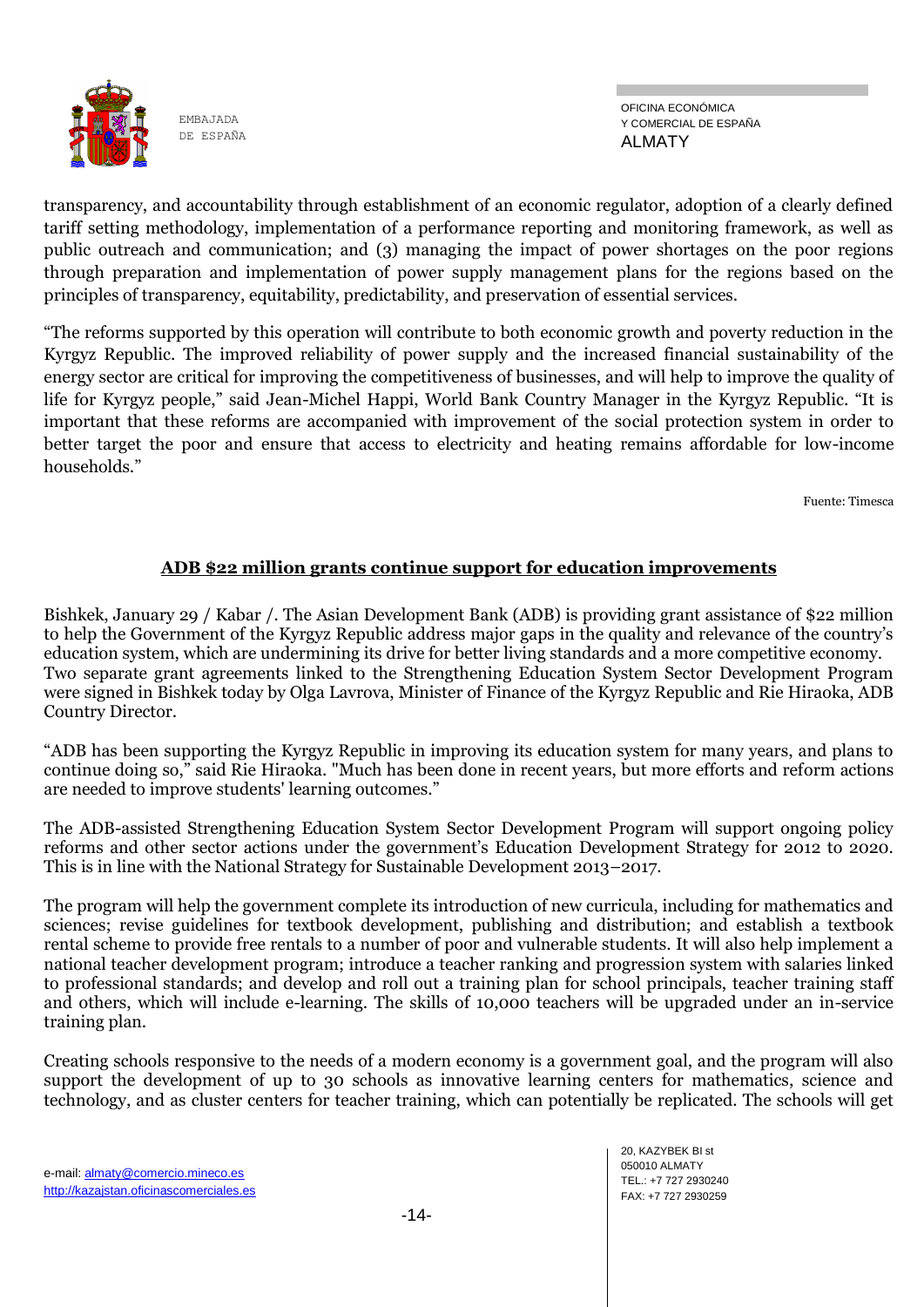

OFICINA ECONÓMICA Y COMERCIAL DE ESPAÑA ALMATY

financial support for science laboratories and information and communications technology, including software. The target schools have yet to be selected but will be in poor and remote locations.

The program builds on and complements previous ADB support for the sector which began in 1997 with the Education Sector Development Program.

ADB's assistance from its concessional Asian Development Fund will include both policy and project grants of \$12 million and \$10 million respectively, which will be disbursed in two tranches. The government will provide counterpart support equivalent to \$2.12 million. The new program will run for about 6 years, with an estimated completion date of August 2021.

ADB, based in Manila, is dedicated to reducing poverty in Asia and the Pacific through inclusive economic growth, environmentally sustainable growth, and regional integration. Established in 1966, it is owned by 67 members – 48 from the region.

Fuente: Kabar

#### **Investors ready to build industrial parks in Kyrgyzstan — deputy PM**

BISHKEK (TCA) — Kyrgyzstan is receiving proposals from investors ready to build industrial parks and invest in idle production facilities in the country, Kyrgyzstan Deputy Prime Minister Valery Dill said yesterday at the meeting in the Economy Ministry, the governmental press service reported.

In his words, it is necessary to give preferences to investors willing to restore idle enterprises. There are many large state-owned industrial enterprises that are standing idle in Kyrgyzstan. Investors are ready to invest, but they want to know what they will receive.

―Provision of preferences for creation of industrial parks is very important, especially as Kyrgyzstan is joining the Eurasian Economic Union," the deputy prime minister said.

The meeting included a presentation of the Development Strategy of the Investment Attraction Agency for the period from 2015 until 2017. The agency was established by the Economy Ministry in 2014 with the purpose to attract and support investors in Kyrgyzstan, provide incentives to investors, prepare a database of potential investment projects, and implement projects within public-private partnership.

The deputy premier emphasized the necessity of improving the legislation and ensuring the protection of investments. "Investors need to see that they are protected. First of all, foreign investors want to know about protection of their capital and potential risks. The legislation must therefore correspond to the pace of economic development, as any slight delay or lagging behind would seriously affect the mood of investors," he said.

The KyrTAG information agency quoted Deputy Premier Dill as saying that Kyrgyzstan should attract billions of dollars of investments. "According to preliminary estimates Kyrgyzstan attracted \$620 million last year. We are not satisfied with this figure. Our goal is to attract billions [of dollars] of investments," the deputy premier said.

20, KAZYBEK BI st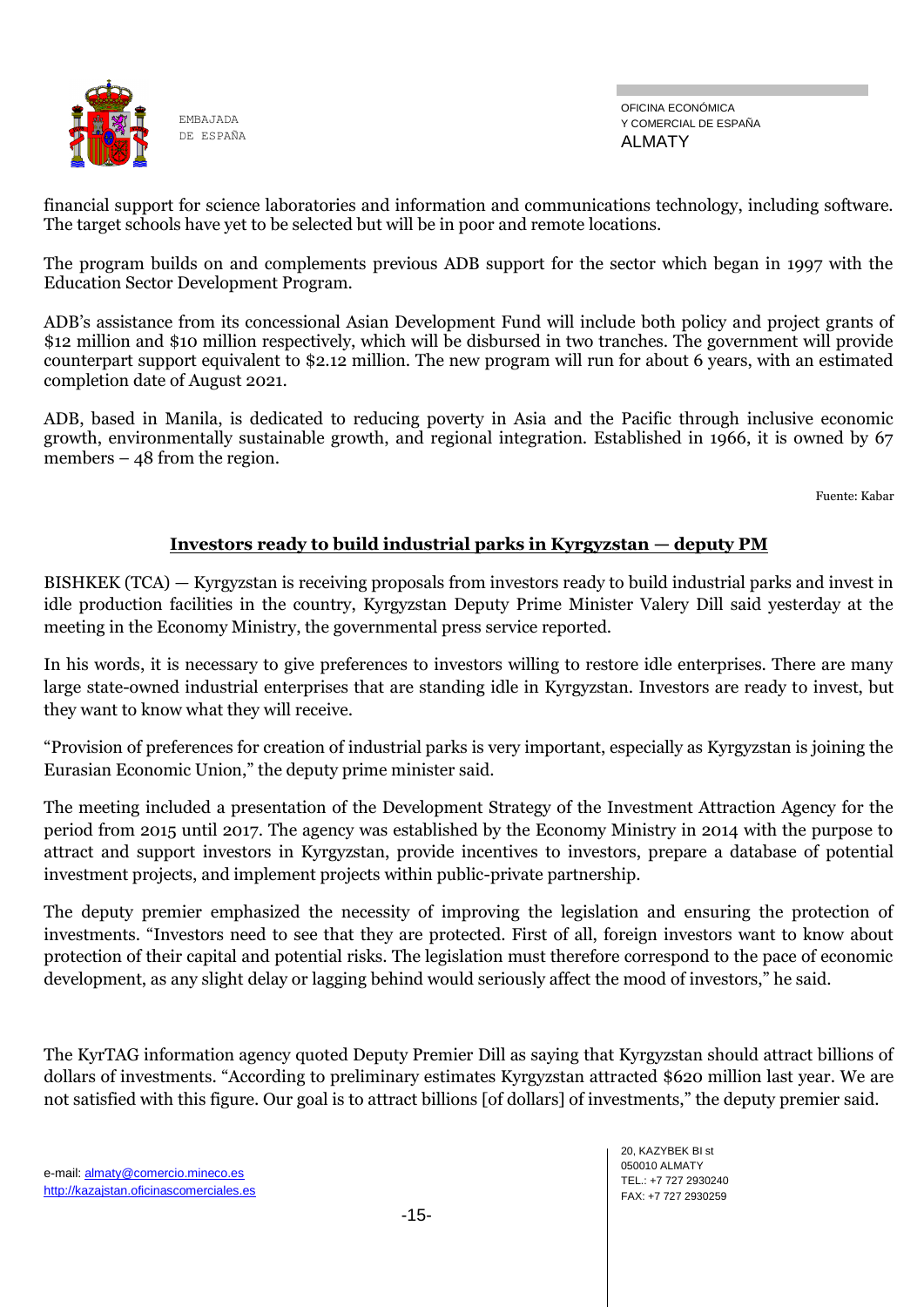

Fuente: Timesca

# **Director General of Gazprom Promgaz presents general scheme of gas supply and gasification of Kyrgyzstan until 2030**

Bishkek, January 30 / Kabar /. The general scheme of gas supply and gasification of Kyrgyzstan until 2030 will be presented in Bishkek.

Today at a governmental meeting with the participation of Prime Minister Joomart Otorbaev Director General of Gazprom Promgas OJSC Yuri Spector has presented this scheme.

The action plan included to identify the needs of the republic in the natural gas, potential gas consumers, as well as development of the republican gas supply system to provide prospective customers.

In addition, Y. Spektor said that it is necessary to evaluate the need for material and financial resources for the development of gas supply system. Ensure the effective development of gas supply system.

He also expressed his gratitude to the Kyrgyz side for assistance in development of the general scheme.

Fuente: Kabar

# **Cereal production may increase in Kyrgyzstan, Tajikistan in 2015**

BISHKEK (TCA) — The Central Asia region experienced favorable weather during the winter cereal crop planting season, and early indications point to stable or increased production levels in 2015. But both Kyrgyzstan and Tajikistan are heavily dependent on cereal imports, which are also forecasted to increase this year, according to Food and Agriculture Organization of the United Nations (FAO) latest forecasts for the leading crops in Kyrgyzstan and Tajikistan.

Cereal production declined sharply in Kyrgyzstan last year, where below-average rainfall during the growing season led to an 18 percent decrease in wheat, maize and barley yields. Tajikistan fared better, despite some irrigation shortages, with cereal production in 2014 remaining largely steady near the five-year average for 2009-2013.

Wheat flour prices reached record or near-record levels in December due to currency depreciation in late 2014 as well as high domestic fuel and transport costs. The price of potatoes, another important staple in the regional diet, also increased in both countries. In Tajikistan, potato prices rose more than one third in just a year.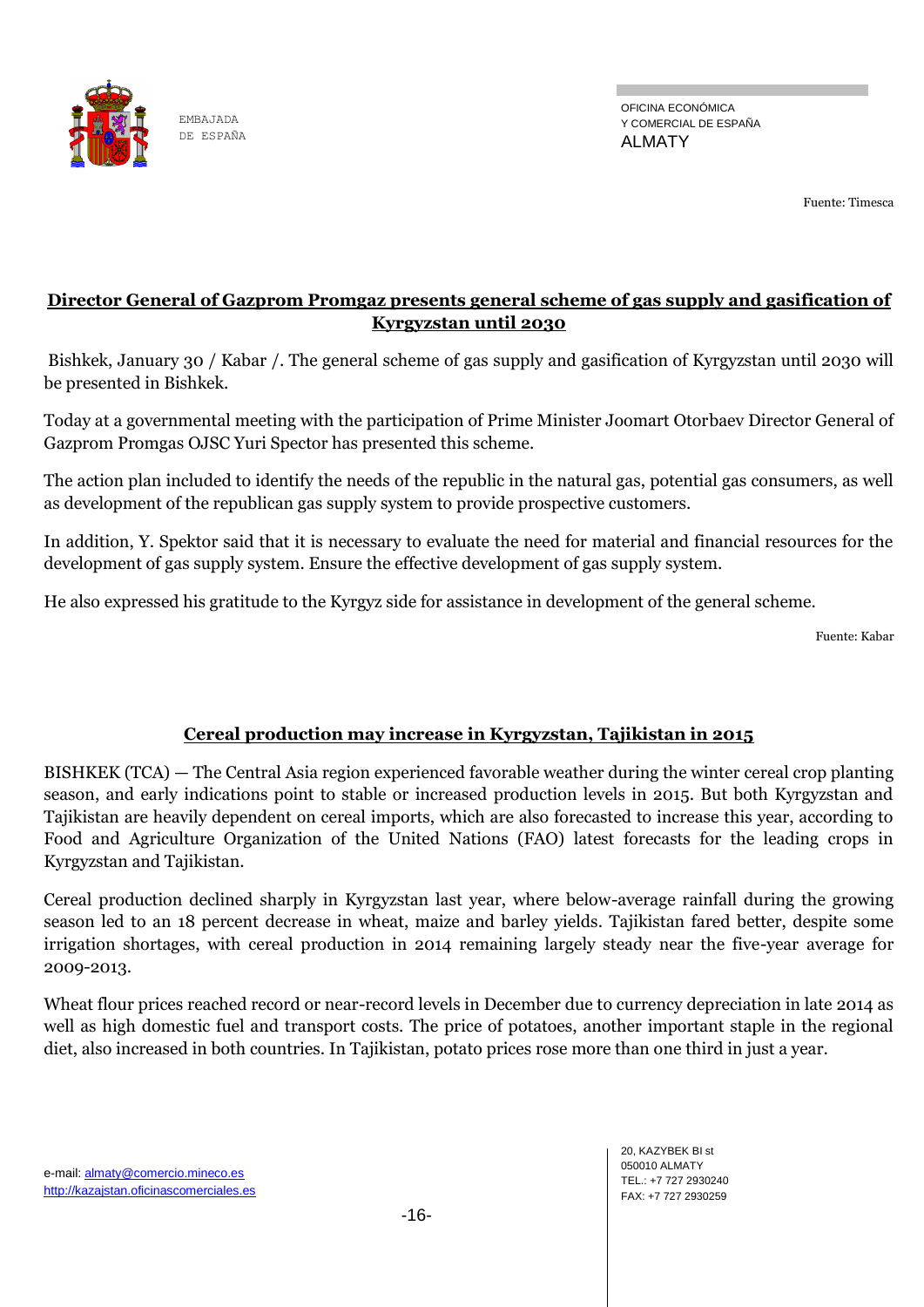

OFICINA ECONÓMICA Y COMERCIAL DE ESPAÑA ALMATY

Households in both countries often feel the impact of fluctuations in crop yields and prices. Approximately 35 percent of each population lives below the poverty line, and families spend around 60 percent of their budget on food.

Cereal imports in 2014/15 marketing year (July/June) are forecast to increase in Kyrgyzstan. The country depends heavily on cereal imports, mainly wheat, which accounts for about 98 percent of the total cereal import requirements. As a result of the decrease in 2014 wheat production, wheat imports in the 2014/15 marketing year (July/June) are forecast to increase to 600 000 tons, up 11 percent from last year's high level. In average, the country imports about 40 percent of its wheat consumption requirements, mainly from Kazakhstan.

Fuente: Timesca

## **Djoomart Otorbaev: "We are interested in cooperation with the IMF "**

Bishkek, January 29 / Kabar /. Prime Minister of Kyrgyzstan Djoomart Otorbaev today held a meeting with Head of the Mission of the International Monetary Fund (IMF) Edward Gemayel to discuss new three-year cooperation program with the IMF. The Kyrgyz Government's press service reports.

Opening the meeting, the Prime Minister said that Kyrgyzstan appreciates the work with the IMF.

During the meeting the sides discussed the results of the negotiations of the IMF delegation with heads of state bodies, in particular on fiscal consolidation, maintaining debt at sustainable levels, monetary policy, public administration reform, anti-corruption, development of the financial market and improve the investment climate.

Otorbaev noted that the IMF and government of the Kyrgyz Republic reached understanding on many ways of the new program, but it is necessary to reconcile some positions and continue the negotiation process on them. "We are interested in cooperation with the IMF, but taking into consideration our proposals," Otorbaev.

Fuente: Kabar

#### **Parliament will consider in February the Kumtor project for a final decision**

Bishkek, January 29 / Kabar /. The Kyrgyz Parliament will consider in February the Kumtor project for a final decision. Speaker Asylbek Jeenbekov said today at a meeting of the Jogorku Kenesh.

The Speaker said that, the Parliament will address this issue, despite the fact whether the government is ready or not.

He also said the Parliament is always ready to address this issue, even today.

In addition, Jeenbekov said that the next month the Parliament will address issues relating to the State Directorate for Reconstruction of Osh and Jalal-Abad.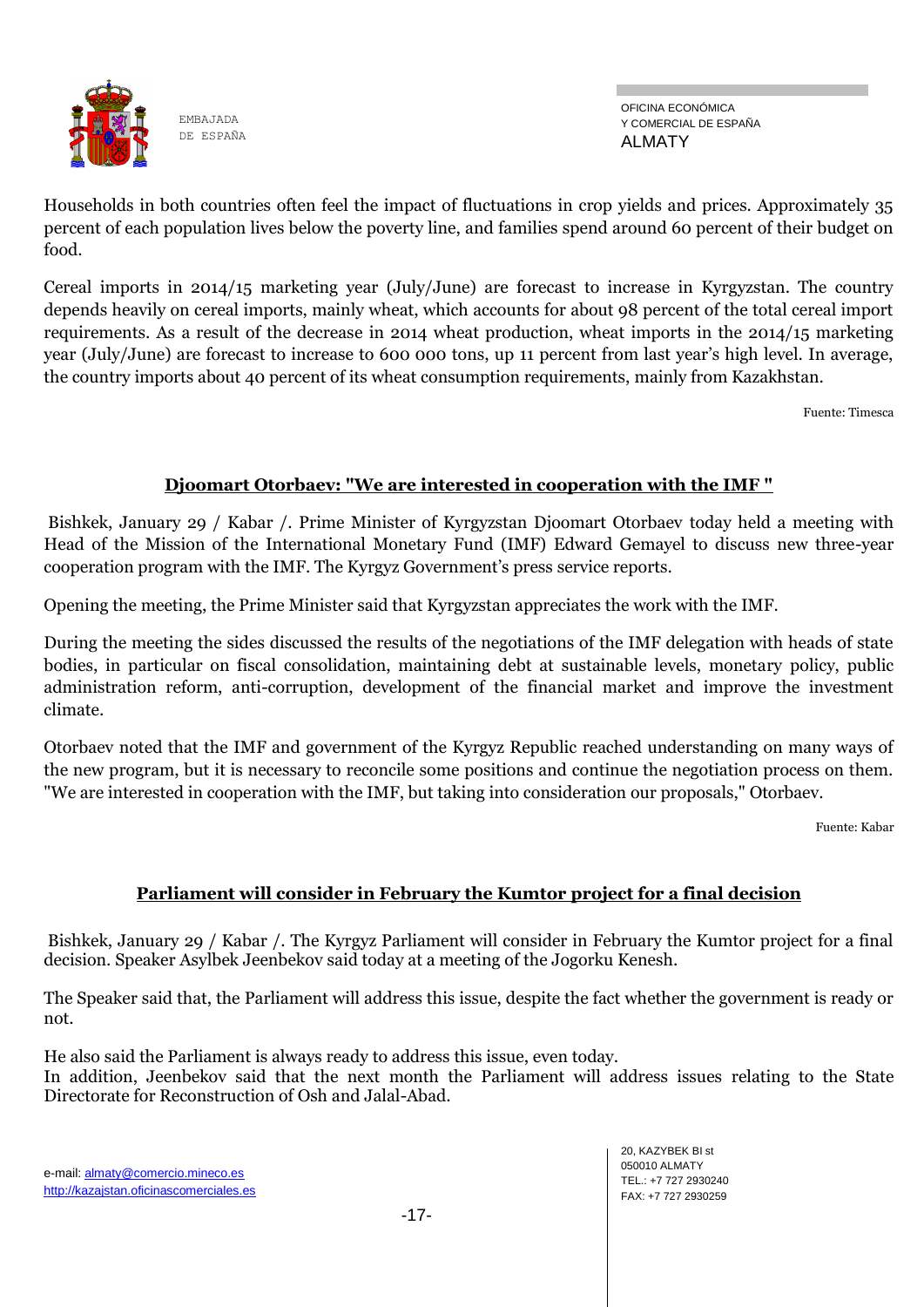

OFICINA ECONÓMICA Y COMERCIAL DE ESPAÑA ALMATY

Fuente: Kabar

## **Kyrgyz Republic State of the Environment website to be released**

 Bishkek, January 28 / Kabar /. A half-a-day meeting will be organized by the Regional Environmental Centre for Central Asia (CAREC) in Bishkek on January 29th, 2015, to present the webpage of the State of the Environment Report of the Kyrgyz Republic.

UNECE has developed a set of recommendations to develop State of the Environment Reports and make them available to the public. The Kyrgyz Republic is engaged in applying these recommendations and within the framework of the MONECA component of the EU FLERMONECA project (Forest and Biodiversity Governance, including Environmental Monitoring) it was developed an online version of the State of the Environment Report. This web-page is available on the website of the State Agency for Environmental Protection and Forestry at the following link http://nd.nature.gov.kg/. It displays in a user friendly format environmental information in different sectors such as water and air quality, biodiversity, etc. In these three chapters, readers can find general information and analysis on the indicators reported, tables and graphs presenting the trend of these indicators since 2000. In addition, all data can be freely downloaded in excel format to be further used by specialists or students. This website will be updated on a regular basis and provide up-to-date information to all stakeholders interested in environmental issues in the Kyrgyz Republic.

The meeting will include presentations from the State Agency for Environmental Protection and Forestry, the project team and national consultants. The web development company who created the webpage will explain how data and indicators will be uploaded online by governmental specialists on a regular basis. Participants will be from the State Agency for Environmental Protection and Forestry, the National Statistic Committee, the Hydrometeorology institute, the NGO community and media.

CAREC and the Austrian Environmental Agency (Umweltbundesamt) are implementing partners for the MONECA component of the EU FLERMONECA project.

Fuente: Kabar

20, KAZYBEK BI st 050010 ALMATY TEL.: +7 727 2930240 FAX: +7 727 2930259

e-mail: almaty@comercio.mineco.es http://kazajstan.oficinascomerciales.es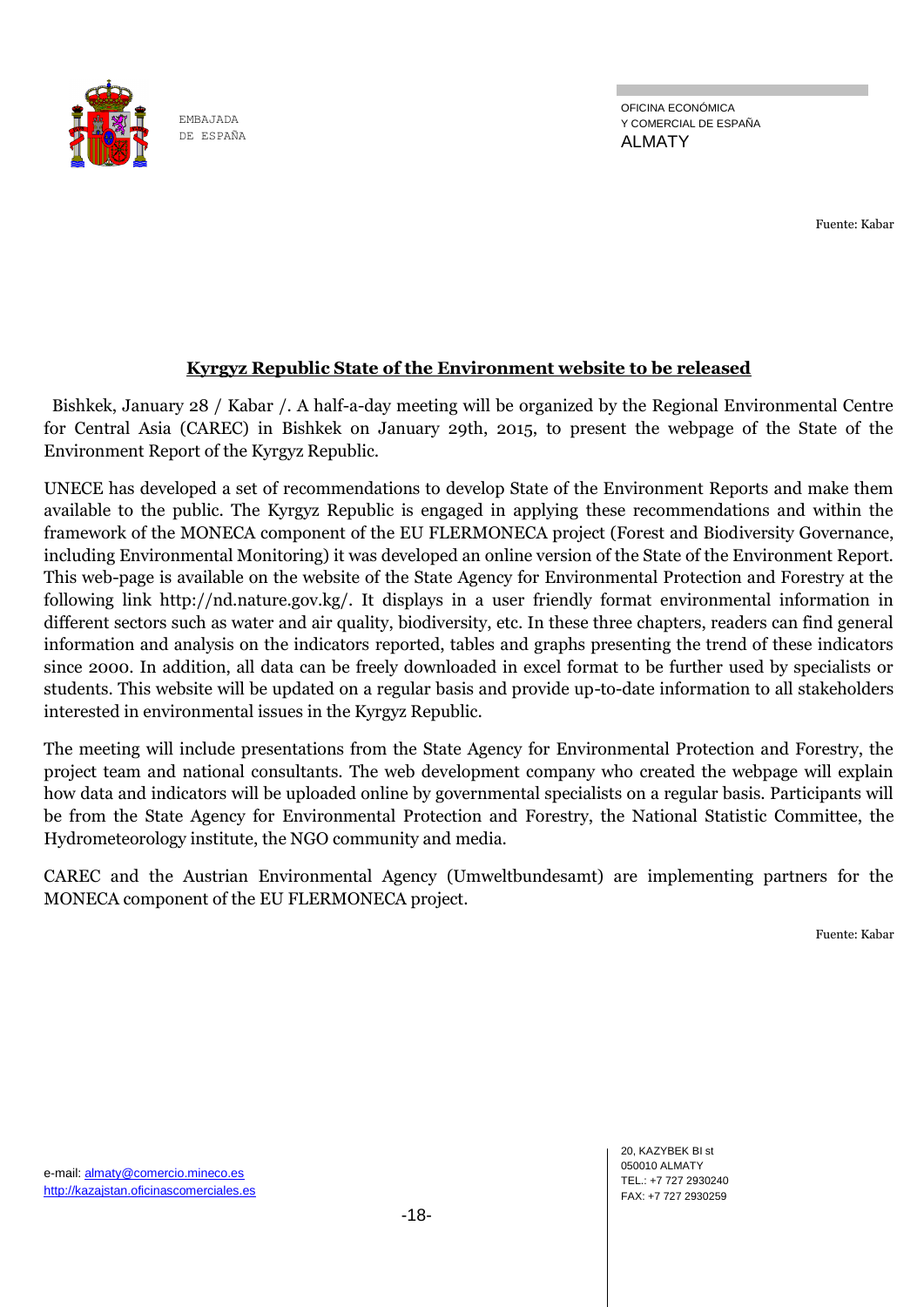

OFICINA ECONÓMICA Y COMERCIAL DE ESPAÑA ALMATY

# **Tayikistán**



# **The somoni continues to depreciate against the dollar**

DUSHANBE, January 26, 2015, Asia-Plus -- The value of the Tajik national currency, the somoni (TJS), has continued to depreciate against the U.S. dollar, registering an average market purchase rate of the dollar against the somoni 1:5.66 on January 23, up from 1:5.635 on January 16.

Tajik central bank notes that on January 23 the highest market purchase rate between USD and TJS was reported in Qurghon Teppa – 1:567

In Dushanbe, the market exchange rate between USD and TJS rose from 1:5.64 on January 16 to 1:5.66 on January 23.

In Khujand, the capital of Sughd province, the market exchange rate between USD and TJS rose from 1:5.65 on January 16 to 1:5.66 on January 23.

In Qurghon Teppa, the capital of Khatlon province, the market exchange rate between USD and TJS rose from 1:5.65 on January 16 to 1:5.67 on January 23.

-19-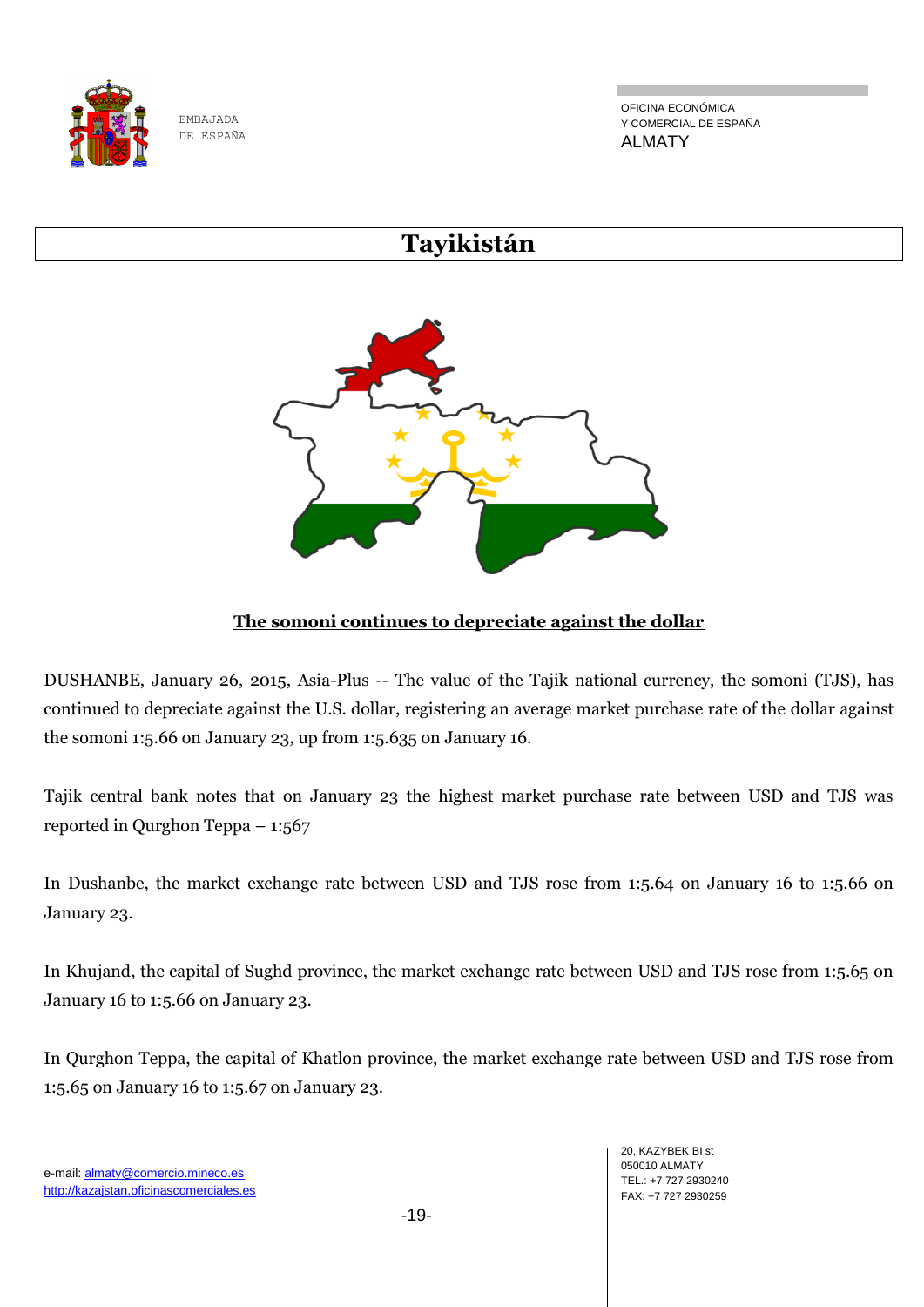

OFICINA ECONÓMICA Y COMERCIAL DE ESPAÑA ALMATY

In Kulob (Khatlon province), the market exchange rate between USD and TJS rose from 1:5.60 on January 16 to 1:5.65 on January 23.

In Khorog, the capital of the Gorno-Badakhshan Autonomous Region (GBAO), the market exchange rate between USD and TJS rose from 1:5.40 on January 16 to 1:5.45 on January 23.

Meanwhile, an official exchange rate between USD and TJS set by the National Bank of Tajikistan rose from 1:5.3367 on January 16 to 1:5.377on January 23.

An official source at the National Bank of Tajikistan (NBT) says the national currency, the somoni (TJS), lost more than 10.7 percent of its value against the dollar (USD) in 2014, down from 4.93:1 on January 1 to 5.46:1 on December 31.

Fuente: Asia Plus

## **Retail prices for liquefied gas fall nearly 45 percent in Tajikistan**

DUSHANBE, January 22, 2015, Asia-Plus -- Retail prices for liquefied gas have fallen nearly 45 percent, the head of the Antimonopoly Agency under the Government of Tajikistan Abdusamad Rajabzoda announced at a news conference in Dushanbe on January 22.

The price of one liter of liquefied gas in Dushanbe has reportedly fallen from 3.50 somoni in December to 2.00 somoni.

―There are no dominant companies in Tajikistan's fuel market, and therefore, the Antimonopoly Agency has no right to interfere in the pricing process in this market," Rajabzoda noted.

Tajikistan receives deliveries of liquefied gas by road and rail.

According to data of the Ministry of Economic Development and Trade (MEDT), Tajikistan last year imported 295,000 tons of liquefied gas, which was 13 percent more than in 2013. In 2014, Tajikistan imported liquefied gas mostly from of Kazakhstan, Turkmenistan and Russia.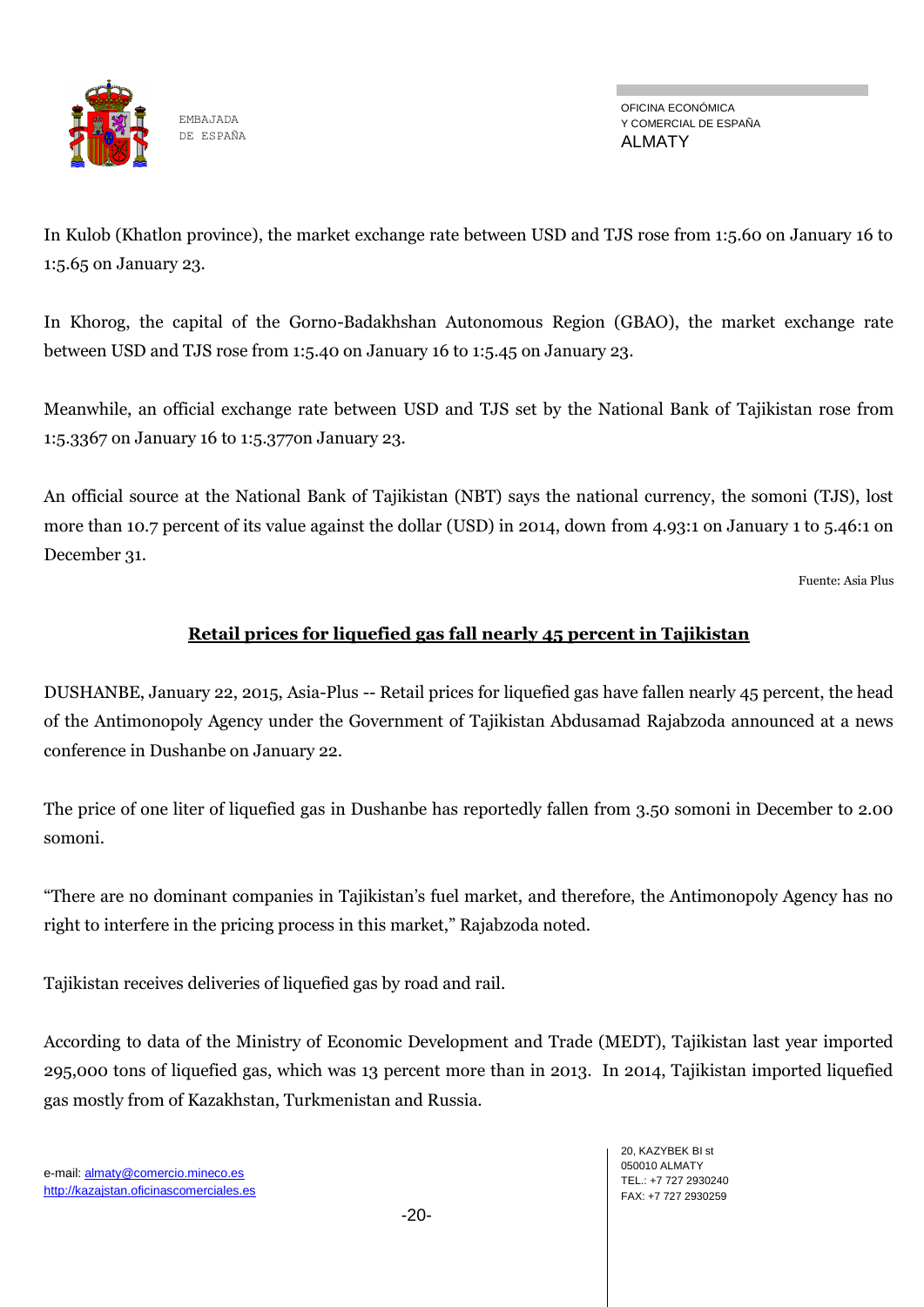

OFICINA ECONÓMICA Y COMERCIAL DE ESPAÑA ALMATY

More than 49 percent of the country's motor vehicles use liquefied gas as fuel because of the high price of gasoline.

The Antimonopoly Agency says the main suppliers of liquefied gas last year were: OJSC Alfa Gaz – 10.3 percent of the overall volume; OJSC Gazpromneft-Tajikistan – 9.6 percent; and CJSC Faroz – 8.2 percent.

Fuente: Asia Plus

# **US government supports water users associations in Tajikistan**

DUSHANBE (TCA) — US Ambassador to Tajikistan, Susan Elliott, and representatives of USAID, along with Governor of Tajikistan's Khatlon Province Davlatsho Gulmahmadzoda, yesterday participated in ceremonies to hand over irrigation machinery to communities in Khatlon Province.

The Jilikul Federation of Water Users Association received an excavator valued at \$112,000 and Nahri Qumsangir Federation of Water Users Association received a tractor/backhoe valued at \$44,900, the US Embassy said. USAID donated the machinery to support implementation of irrigation water sector reform in Tajikistan.

Ambassador Elliott also presided over the inauguration of the Obrason-K Water Users Association's new office building. The water user associations (WUAs) were formed through an open and participatory process involving small-scale and commercial farmers, community leaders, and government officials.

The U.S. Government's Feed the Future (FTF) initiative aims to increase food security and incomes while reducing undernutrition through improved agricultural sector growth and improved nutrition. To further this goal, USAID helps Tajik farmers to improve critical irrigation water management practices. The provision of heavy equipment and the construction of the office building through the USAID Family Farming Program will increase the productivity of farm lands and facilitate steady access to irrigation water for over 226,400 residents of Vakhsh, J. Rumi, Jilikul and Qumsangir districts.

Ambassador Elliott recognized that associations like this one are best placed to manage the local irrigation system and to ensure fair and consistent water delivery. She noted that they are one of the keys to improving incomes and well-being for millions of Tajik citizens, as well as increasing overall economic growth in the country.

The USAID Family Farming Program is one of several Feed the Future projects implemented in Tajikistan by USAID on behalf of the American people. Since October 2010, FFP has established and supported 60 WUAs and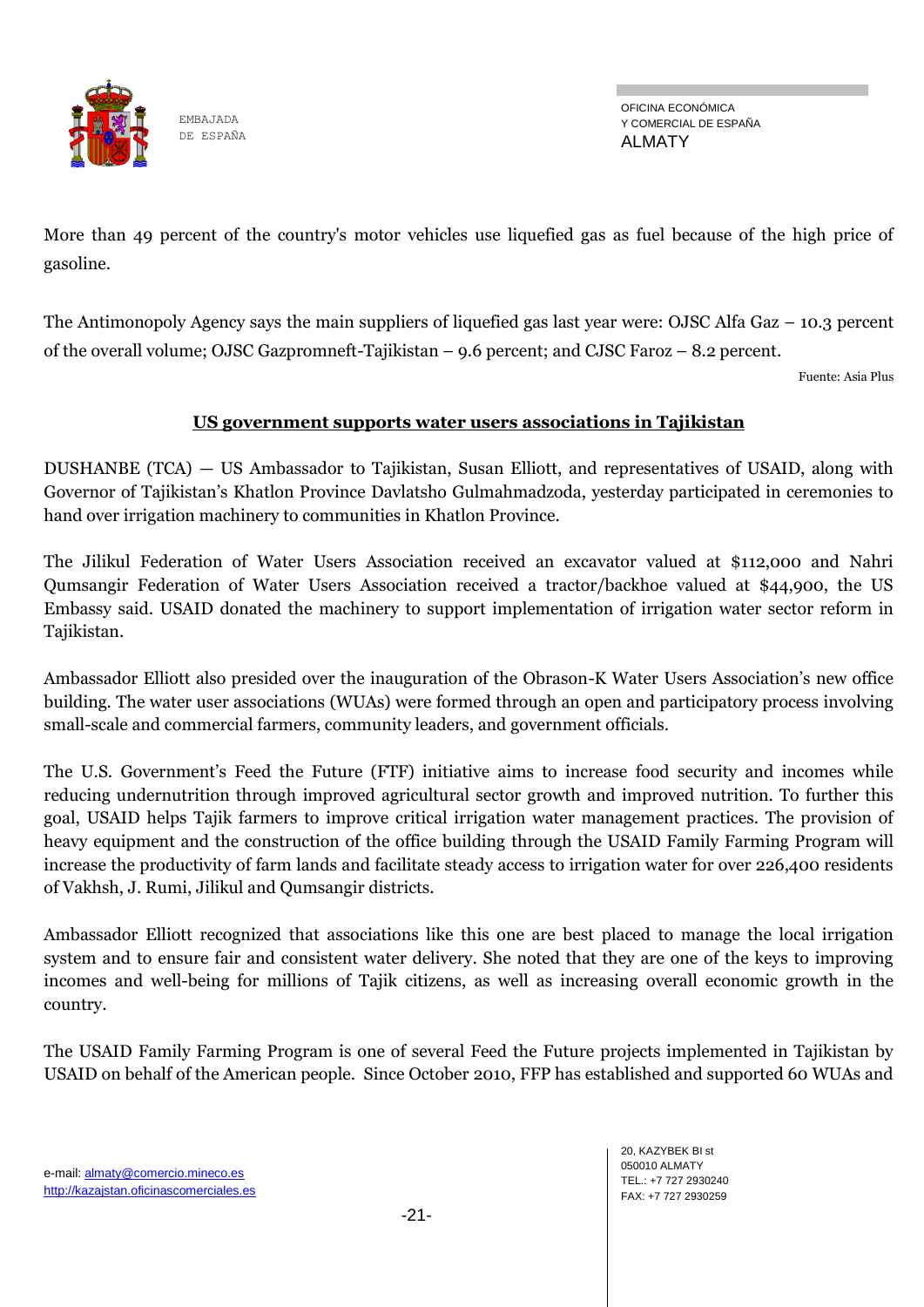

OFICINA ECONÓMICA Y COMERCIAL DE ESPAÑA ALMATY

four Federations of WUAs in Khatlon Province, providing efficient and equitable irrigation water supply to 122,653 hectares of land and more than 825,300 people.

Since 1992, the US has provided over \$1 billion in programs and humanitarian aid that support Tajikistan's democratic institutions, health care, education and economic growth.

Fuente: Timesca

# **Approximately €158 million needed for full rehabilitation of the Qairoqqum power plant**

DUSHANBE, January 29, 2015, Asia-Plus -- According to Barqi Tojik (a state-owned power utility company), approximately 158 million Euros are needed for full rehabilitation of the Qairoqqum hydroelectric power plant, which is the only large power generating facility in the northern Sughd province.

An official source at Barqi Tojik say they plan to replace the hydro-mechanical and electrical equipment. "We plan to replace all six turbines and generators, transformers and plant's management system as well as to modernize the dam," the source said.

According to him, after modernization the power plant's generating capacity will increase by 48-50 MW.

We will recall that in its largest project in Tajikistan to date, and one of the largest in the country's energy sector, the European Bank for Reconstruction and Development (EBRD) last year provided a US\$50 million loan to fund the first phase of the modernization of the Qairoqqum hydropower plant.

Built in 1957, the plant is the only electricity generating facility in northern Tajikistan and supplies energy to over 500,000 homes in the Sughd region.

The total cost of the ERBD-supported project is approximately US\$ 75.7 million. The EBRD loan will be complemented by US\$ 21 million in donor funds – a US\$ 10 million loan and a US\$ 11 million grant – from the Pilot Program for Climate Resilience (PPCR) under the Climate Investment Funds (CIF). The remaining US\$ 4.7 million includes additional donor financing provided by the governments of Austria and the United Kingdom, and the EBRD's Shareholder Special Fund for consultancy services.

The EBRD Dushanbe Resident Office notes that the first phase of the upgrade program will increase the plant's current capacity from 126MW to 142MW with the installation of two new and larger turbines. This will prevent wasteful water spills and generate more electricity with the same flow of water, increasing the plant's efficiency. The investment will also finance the installation of upgraded equipment that will raise safety levels and strengthen the plant's resilience against the impacts of climate change.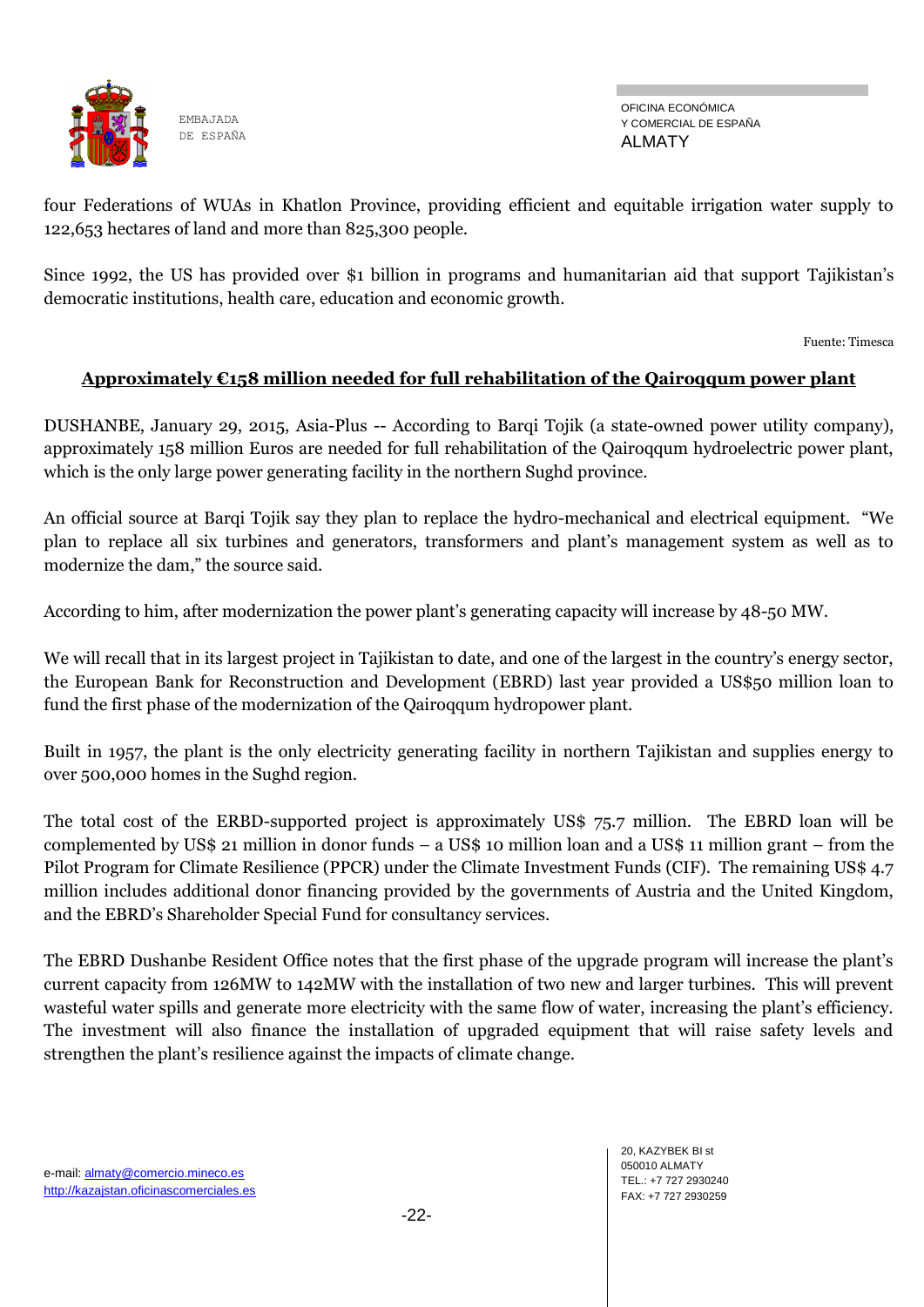

OFICINA ECONÓMICA Y COMERCIAL DE ESPAÑA ALMATY

In addition, financing will be used for the ongoing restructuring of Barqi Tojik. The funds will help to improve the operational and financial performance of the company.

Fuente: Asia Plus

## **Tajik foreign minister, OSCE Office head discuss cooperation issues**

DUSHANBE, January 30, 2015, Asia-Plus – Tajik Foreign Minister Sirojiddin Aslov yesterday received Ambassador Markus Muller, Head of the OSCE Office in Tajikistan.

According to the Tajik MFA information department, the two exchanged views on cooperation between Tajikistan and the Organization for Security and Cooperation in Europe and discussed a number of international issues being of mutual interest.

Aslov and Muller also discussed implementation of the UN resolution on the International Decade for Action: Water for Life 2015-2015, which had been adopted on the initiative of Tajikistan, and further efforts to provide sustainable development of water resources, the source said.

The OSCE Office in Tajikistan, which is one of the largest OSCE field operations, is tasked with assisting Tajikistan in its efforts to tackle security problems and threats, prevent conflicts and work on crisis management in such areas as policing, border management, and anti-trafficking. Other tasks include the improvement of business contacts; the development of energy, transport, investment, and scientific and technical exchange; the protection of the environment; good governance; and the development of a legal framework and democratic political institutions and processes, including the respect for human rights.

The Office in Tajikistan is based in Dushanbe, with field offices in Gharm, Khujand, Kulob, Qurghon Teppa, and Shahritous. It is led by Ambassador Markus Muller from Switzerland and has a staff of 28 internationals and 132 local personnel.

Fuente: Asia Plus

#### **Tajikistan to increase aluminum production**

DUSHANBE (TCA) — Tajikistan plans to produce around 190 thousand tons of aluminum this year, compared to 121 thousand tons in 2014, Avesta news agency reported citing Tajikistan's Minister of Economic Development and Trade, Sharif Rakhimzoda.

Last year the average price of aluminum was \$1,870 per ton.